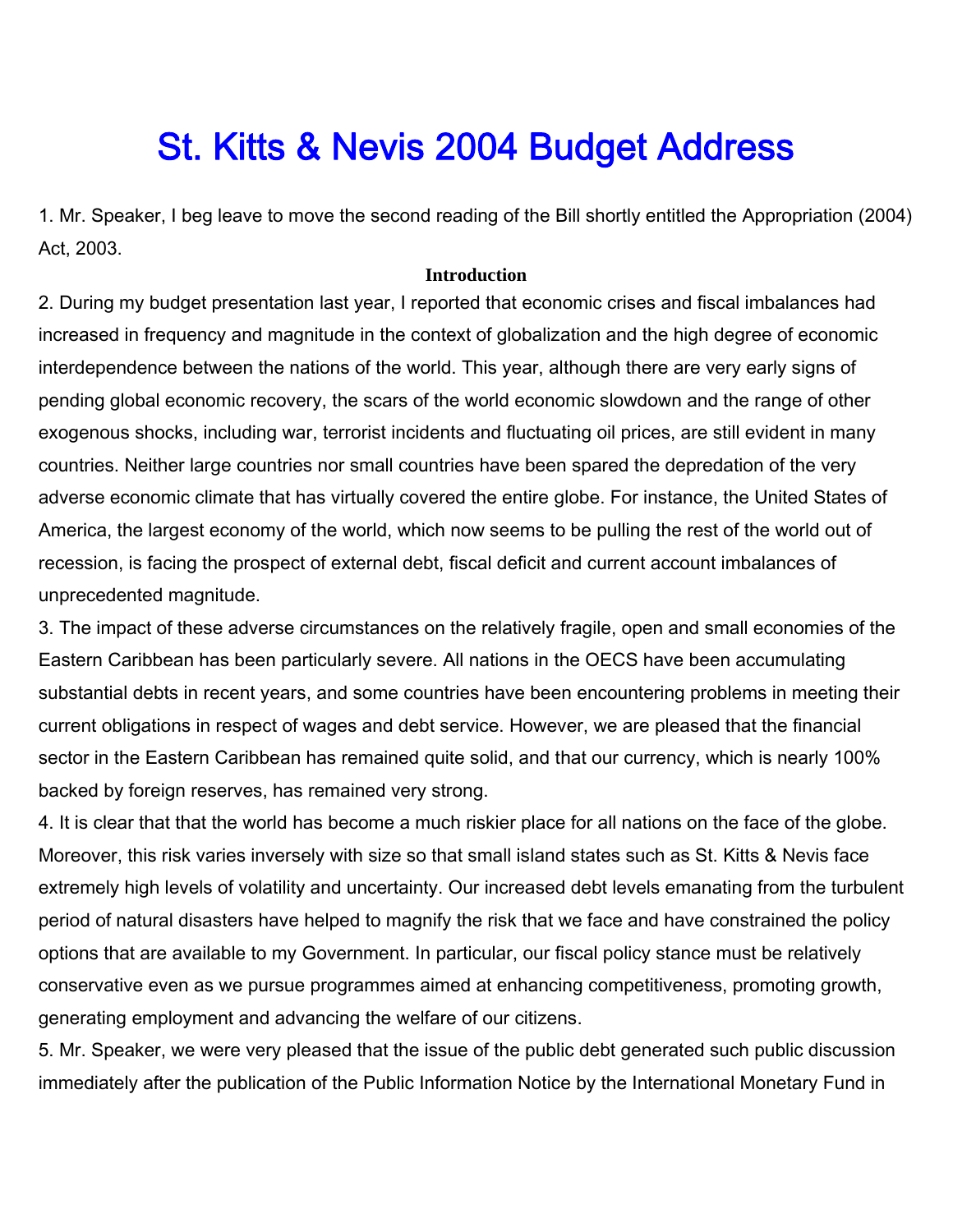respect of its Article IV Mission to St. Kitts & Nevis. Of course, each year during the budget address we provide information about the level of the public debt so that our citizens do not have to wait on IMF publications to begin to reflect on this important issue. In addition the information published by the IMF in respect of our debt balances is based on the records and statements that are meticulously kept by the Debt Unit of the Ministry of Finance. This is consistent with our strong commitment to transparency and to providing the public with the information necessary to make a constructive input in the economic consultative and decision-making processes.

6. What is very clear from the IMF Report is that the reconstruction work which became necessary in the aftermath of the natural disasters that we encountered in recent years is a major contributor to the fiscal deficits and public debt in our Federation. Hence, in any attempt to assess the merit of accumulating the public sector debt, one must determine which of the projects undertaken by the Government in the posthurricane years should have been deferred or shelved. In particular, should the Government have devoted more attention to the preparation of fancy balance sheets at the expense of our programmes for the protection of the poor and for the expeditious reinstatement of the livelihood of our people? Should we have abandoned the project for the reconstruction of the JNF General Hospital and continue to occupy the `dry weather' hospital facilities that had patients and health professionals scrambling for cover at the slightest hint of wind or rain?

7. Should we have left thousands of persons without homes or without the means of reconstructing their lives that had been so severely disrupted by natural disasters? Should we have compromised the future of our children and of our Nation by leaving our schools without roofs and without the facilities necessary to carry out the very challenging mandate of preparing our young people to play productive roles in our society? Should we have left Port Zante in a state of disrepair to become a most reprehensible eyesore and an environmental nightmare for decades to come? Should we have abandoned the Public Works projects to reconstruct and rehabilitate the roads and bridges and allow the free flow of traffic throughout the Federation? Should we have left the Terminal Building of the Robert L. Bradshaw in a state of disrepair and miss the opportunity of investments in hotels like the Marriott, and those in the Caribbean Star and the Caribbean Sun of the Stanford Financial Group.

8. I contend that our Federation is a much better place and the future of our young Nation is much more secure because of our decision to give priority to the restoration and rehabilitation of our Federation even at the expense of higher levels of public debt. Indeed, I further contend that the scale, magnitude and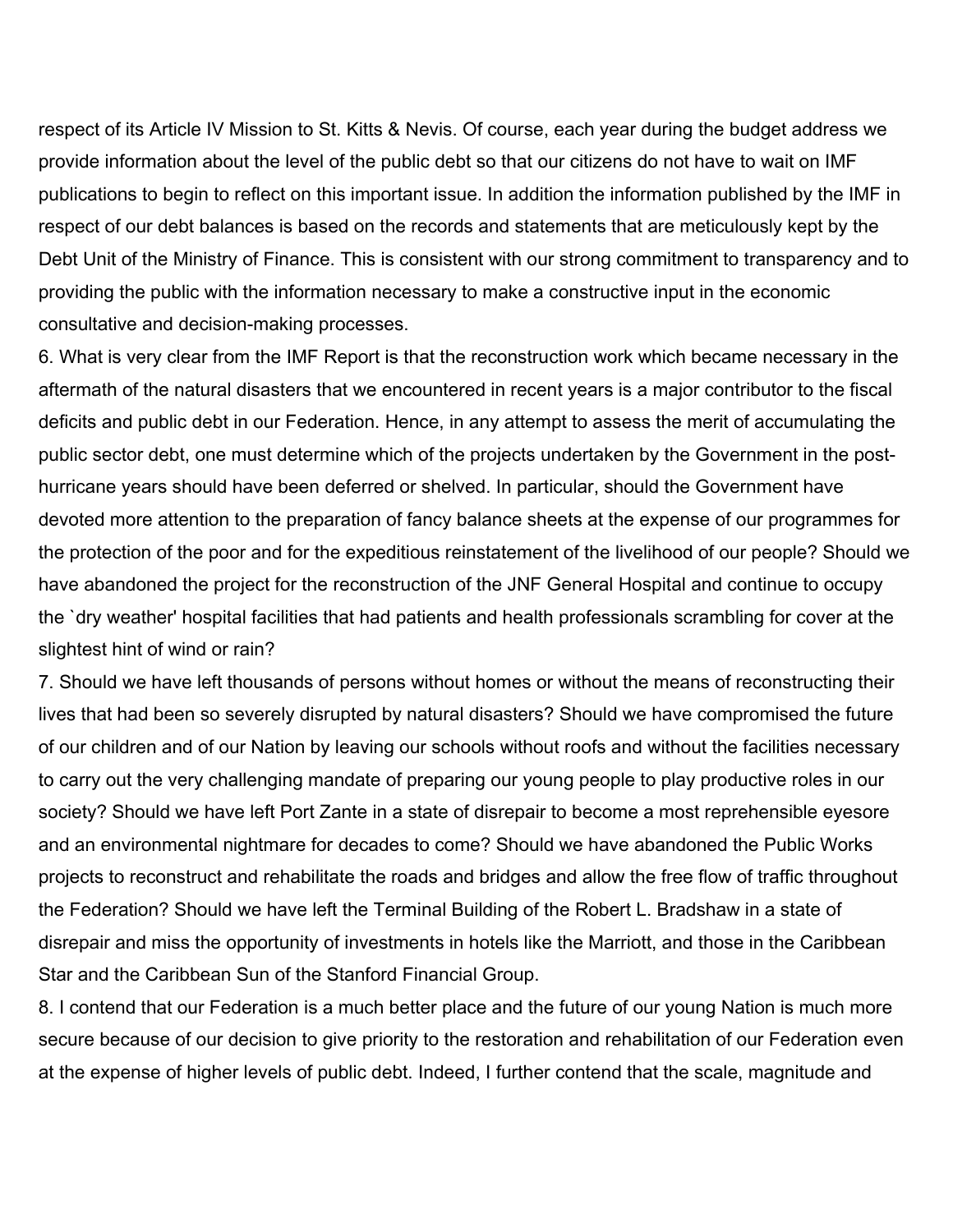frequency of the natural disasters we encountered were such that, without careful social and economic management, our Nation could have been irreversibly thrust into the backwater of economic development, and we could have been left struggling in the stormy seas of globalization with little or no hope of survival. I know that the people of this Country share my view because in the midst of all the disasters and difficulties that we faced they provided my Government an overwhelming mandate to carry on the good works. I am also confident that, having reviewed the outstanding social and economic strides that our Nation continues to make in these perilous times, our people will seize the earliest opportunity to renew that mandate.

9. Mr. Speaker, I am not suggesting by any means that hurricane rehabilitation was the only contributor to the increase in the public debt. When my Government assumed office in 1995, it was already apparent that global economic relations were rapidly changing and that trade liberalization and globalization would gather momentum, and force even small countries to compete or perish. Unfortunately, up to 1995 we had not developed an appropriate strategic response to the ongoing changes in global trade and economic relations. Hence, the immediate task of my Government on assuming office was the formulation and implementation of a strategic initiative aimed at transforming and restructuring our economy, and thereby preparing our Nation to compete more effectively in increasingly competitive regional, hemispheric and global markets.

10. We recognized that the empowerment of people must be a critical element of any long-term strategy aimed at achieving increased productivity and competitiveness. Hence, we set about transforming many of our disenchanted, unemployed young people into productive members of our labour force through the introduction of the very successful short-term work experience programme that has been emulated by other Caribbean countries. We introduced computer laboratories in our schools to equip our young people to use the latest technology upon entering the workforce, and to give momentum to our programme for attracting Information Technology enterprises to our Federation.

11. In addition, we combined our resources with the grant funds of the European Union to construct a modern, well-equipped Hospitality Centre at the Clarence Fitzroy Bryant College that will prepare more of our young people to take up a variety of jobs in the expanding tourism sector and give a boost to the competitiveness of our tourism product by the quality of the service that these well-trained young people would be capable of delivering.

12. Mr. Speaker, my Government also invested in the physical and economic infrastructure that supports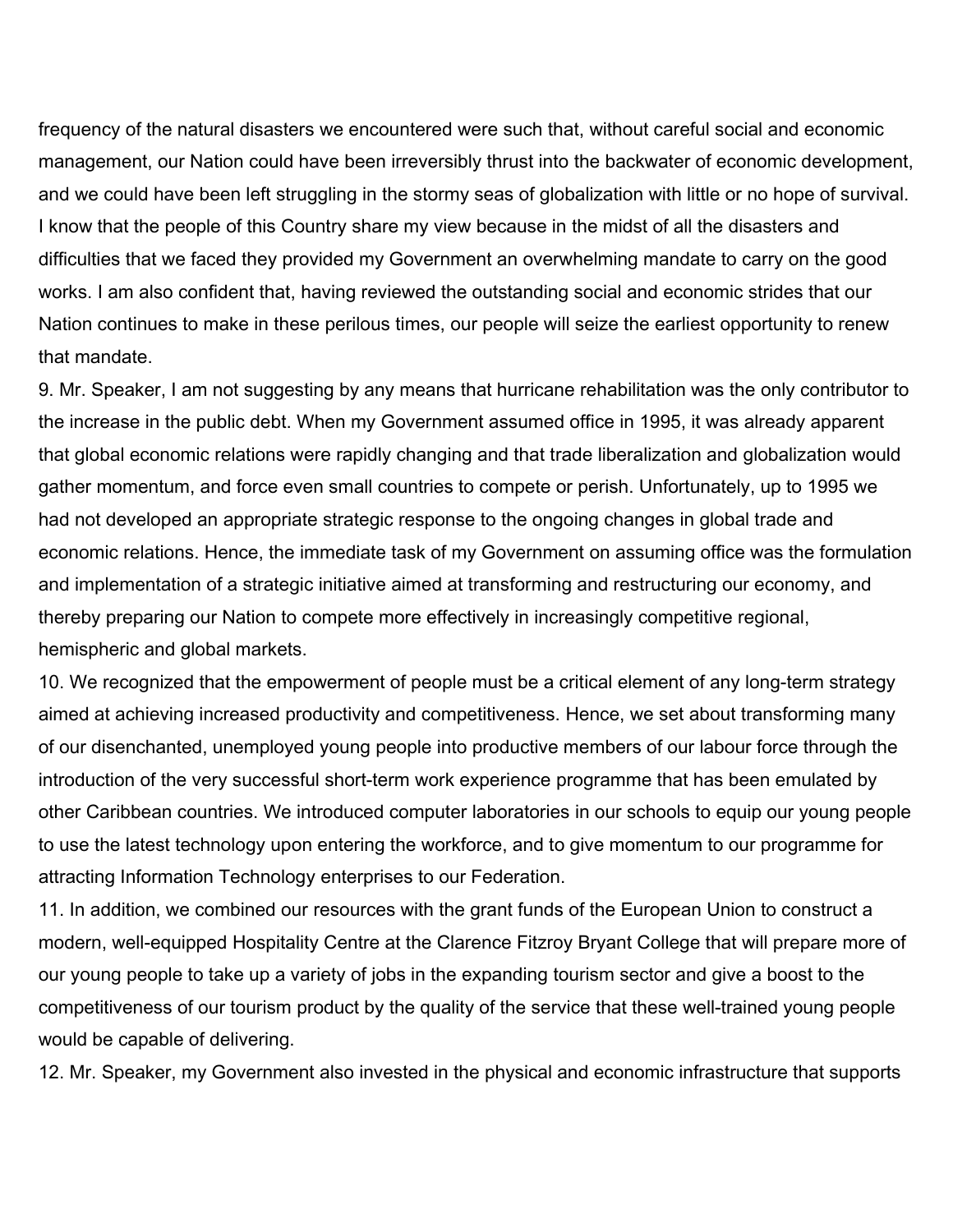economic activities and enhances competitiveness. Hence, we invested heavily in our airport facilities, and we are constantly upgrading our supply and distribution of electricity and water to accommodate the opening up of new housing areas and the expansion of economic activity in the tourism, manufacturing and other sectors of the economy. Moreover, our road network is among the most extensive and well maintained in the Eastern Caribbean.

13. Mr. Speaker, it is our continuous investment in economic transformation that has brought the impressive Marriott Hotel to our shores with the potential to generate thousands of direct and indirect jobs for our people. It is our expansive investment programme that has attracted the Scenic Railway Company and that is acting as a magnet to so many of the other private sector hotel and tourism projects that Government is now considering. It is this investment that is attracting an increasing number of cruise ships to our Federation, thereby enhancing the income of taxi drivers, tour operators, entertainers, craftsmen and so many of our nationals and businesses that benefit from the demand for goods and services generated by cruise ship visitors. It is this investment that has brought our Federation to the point where investors are queuing up to take advantage of the tremendous upsurge in economic activity that is expected in St. Kitts & Nevis in the years ahead.

14. Mr. Speaker, this very propitious climate that we have created, presents an excellent opportunity for us to wage a massive attack on the public debt, which if not curtailed, could seriously compromise the future growth potential of our Federation, and put much of our outstanding social and economic achievements at risk. We believe that, having brought the economy through difficult times to the point where the private sector can invest profitably and expand their operations, the Government can now devote more of its efforts to the process of fiscal consolidation. In this regard, we have been implementing a fiscal stabilization programme that has achieved very impressive results in 2003. In particular, we have dramatically slowed down the increase in debt through a sizeable fiscal adjustment of about 8.5% of GDP, and after being spared the onslaught of hurricanes for just a few years, we expect to come very close to the attainment of a balanced current account by the end of 2003. This achievement is well beyond the targets that we had set ourselves in the 2003 budget and well beyond the targets established by the International Monetary Fund in their Article IV Mission to St. Kitts & Nevis near the middle of this year. 15. Notwithstanding this impressive achievement we must continue along the path of fiscal stabilization if we are to substantially reduce the public debt within a reasonable time frame. Hence, fiscal prudence will continue to be the overriding principle that will guide the formulation and implementation of the 2004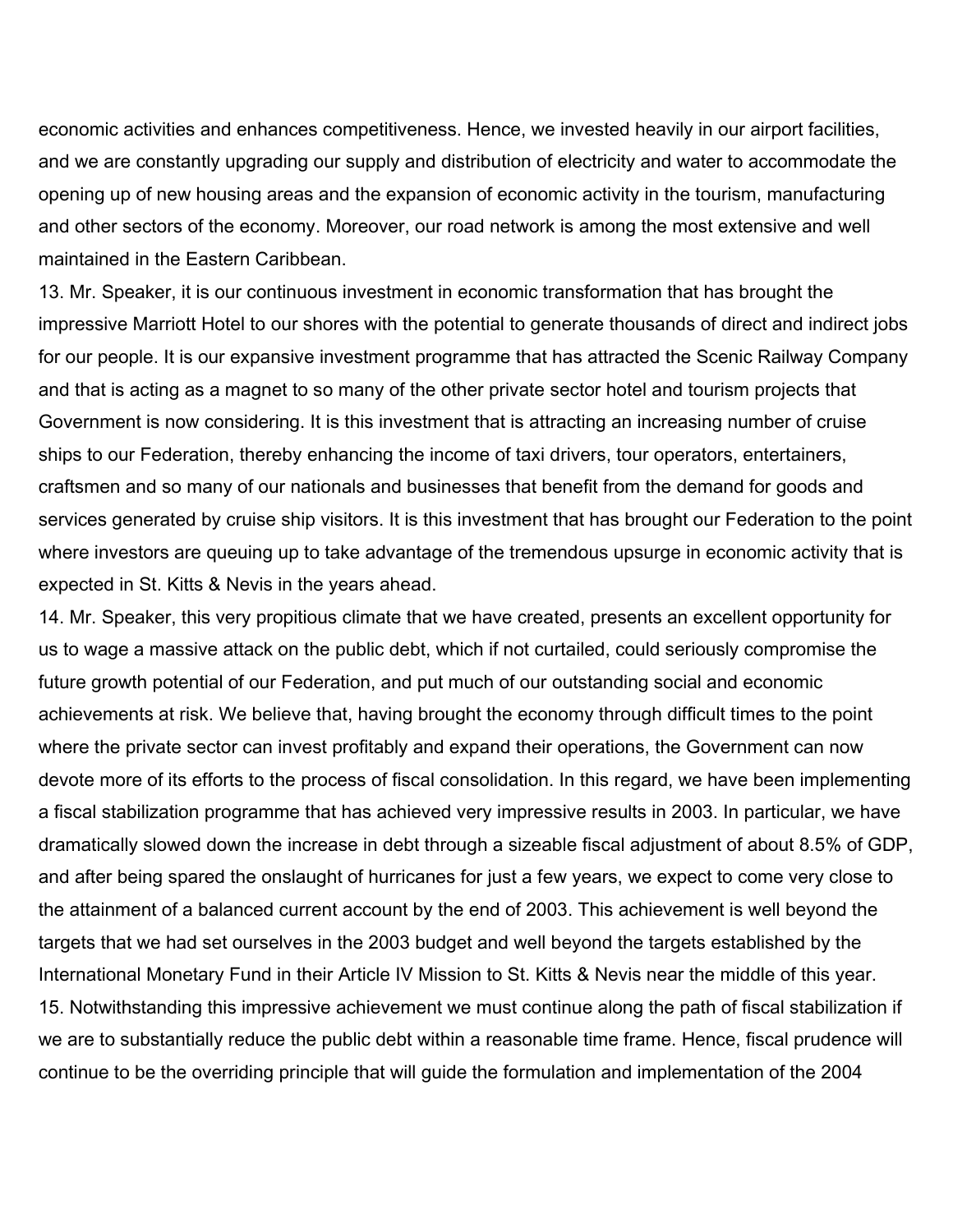Budget. Of course, we will also continue to exert every effort to keep inflation at relatively low levels and to protect the poor and indigent through our very extensive social safety net programmes. We will sharpen our focus on young men and women, with a view to ensuring that they enjoy a fair share of the increased income that would be generated from the enhanced economic activity projected for 2004 and beyond. We will continue to reach out to the aged in our various communities and to ensure that their needs are ministered to and that the years of work they have put into building our progressive society are duly recognized and rewarded.

16. We recognize that increased real economic growth rates are critical to our programme of debt reduction and to our ability to carry out many of the activities that we have planned. We are therefore targeting a rate of real economic growth of 5% at least, and in this regard, we intend to give emphasis to capital projects that are likely to have maximum impact on the level of economic activity in our Federation. We expect that our creative blend of capital projects will combine with local and foreign private sector investments to propel our economy along the path of growth and development.

17. Mr. Speaker, in the global village in which we live, the external environment exerts a great influence on the performance of our economy. Hence, I will now focus on the external environment, including international and regional economic developments.

#### **The External Environment**

#### International Economic Developments

18. Mr. Speaker, after being in recession over the past few years, the world economy is finally showing signs of recovery. With renewed vitality, world output growth increased to 3.0% in 2002 from 2.4% in 2001. Output growth in the advanced economies increased to 1.8% in 2002 from 1% the previous year, while in developing countries output grew by 4.6%, up from 4.1% in 2001. Among the G7 advanced economies, the Unites States and Canada were the only countries to record higher growth rates in 2002. Economic activity in developing countries in Asia and the Middle East was strong, with GDP growing by 6.4% and 4.8% respectively compared to 5.8% and 2.0% in 2001. Meanwhile, output in the developing countries in the Western Hemisphere declined by 0.1%.

19. The latest release of the World Economic Outlook (WEO) points to expansion in world output in 2003 and 2004, as projections indicate that in those years world output would grow by 3.2% and 4.1% respectively, owing largely to reduced uncertainties and fiscal and monetary policy stimuli in a number of advanced countries, including the United States, in particular. A projected decline in oil prices in 2004 is expected to be another factor that will influence world output next year.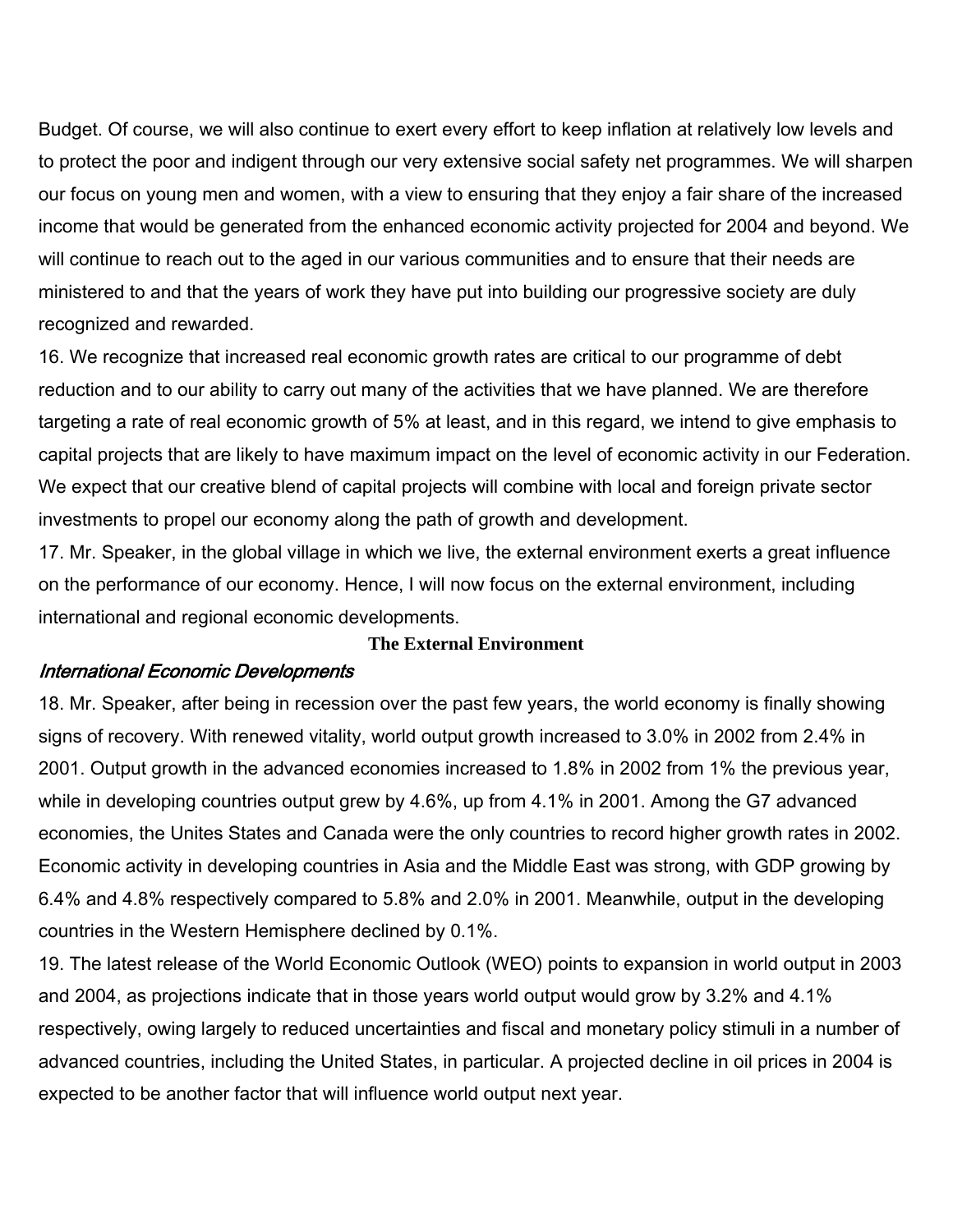20. In respect of the advanced economies, the growth rate in the United States and Japan is expected to quicken somewhat to reach 2.6% and 2.0% respectively in 2003. Moreover, as economic activity including investment expands, aided by a rebound in consumer and business confidence, the growth rates for the United States is expected to increase even further to reach 3.9% in 2004. It is projected, however, that the rate of growth in Japan will decline in 2004. Growth projections for France, the United Kingdom and Canada point to a slowdown to 0.5%, 1.7% and 1.9% respectively in 2003 but it is expected that all of these countries will experience increased growth rates in 2004.

21. Output in developing countries is projected to continue expanding through 2004, largely on account of the expected recovery in growth in developing countries in the Western Hemisphere and increased growth in Africa. In addition, the 5.1% expansion in output projected for the Middle East in 2003 is expected to boost output growth in developing countries. The expansion in the Middle East region is underpinned by the projected increase in growth in the oil exporting countries, economic reforms in Iran and the early end of major combat activities in Iraq.

22. Mr. Speaker, WEO projections for 2004 indicate that the world economy is well on the path to recovery. The dampening effects on activity earlier this year, which resulted from geo-political uncertainties, the continued after-effects of the equity market losses, the war in Iraq and the impact of the outbreak of Severe Acute Respiratory Syndrome (SARS) are expected to abate and be replaced with strong increases in investment, improved consumer and business confidence and increased domestic demand in the USA in particular. Accommodating monetary policy is already exerting strong downward pressure on interest rates, and is likely to stimulate economic activity.

23. From the standpoint of our Federation, the global developments of greatest relevance to us are the prevailing low interest rates emanating from the accommodating monetary stance in a number of advanced countries, the prospect of reduced oil prices in 2004, and the projected global economic recovery which is likely to boost the flow of tourists to our shores and stimulate demand for our manufactured products. All the indicators suggest, therefore, that better times are ahead. With the crippling threats of the war in Iraq and the SARS crisis behind us, and with global conditions improving, we should expect significant improvement in local economic conditions. Nonetheless, we must proceed with cautious optimism and focus on the task at hand - that of stabilizing and transforming the economy. By so doing, not only will we be strengthening the economic fundamentals to provide the flexibility that is needed to respond to adverse macroeconomic shocks, but, most importantly we will be setting the stage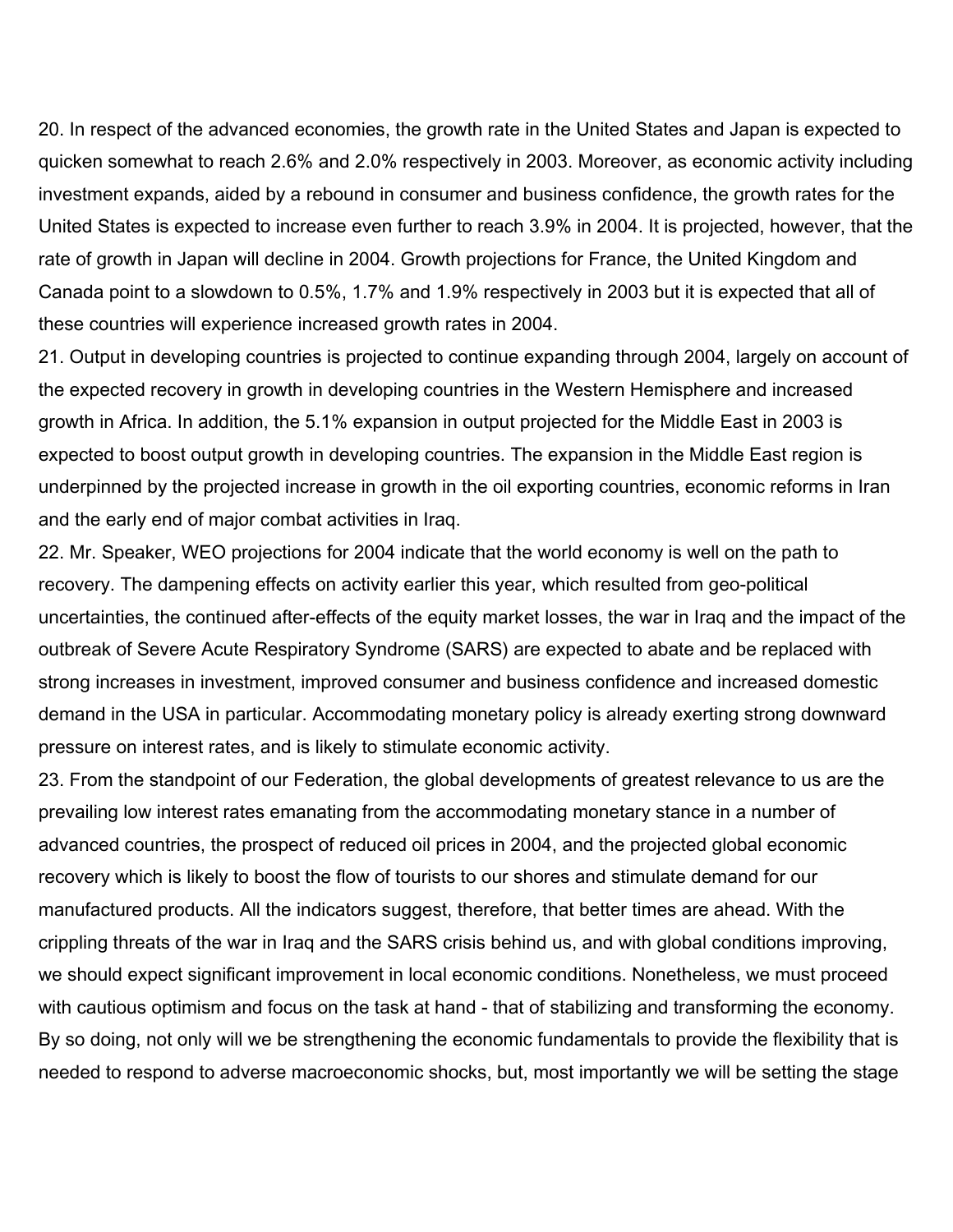for the resumption of strong growth in this our beloved Federation.

24. I now turn to Regional Economic Developments.

# Regional Economic Developments

25. Mr. Speaker, regional economic developments in 2002 were influenced by global events. As such, the safety and security concerns in the aftermath of 9/11 coupled with the effects of corporate scandals on stock prices, served to dampen demand for tourist travel, thus severely affecting tourism performance in the region. Furthermore, the pressure exerted on the region's financial services sector by OECD countries resulted in reduced company formations in jurisdictions throughout the region, thereby reducing collections of company registration fees.

26. Notwithstanding these problems, preliminary estimates indicate that in 2002, there was some improvement over the weak performance recorded in 2001. Performance, however, varied between countries in the region. In Bahamas and Barbados real GDP is estimated to have contracted, largely on account of poor performance in the tourism sector, while growth in Trinidad and Tobago and Guyana, although positive, is estimated to have slowed.

27. Mr. Speaker, in the Eastern Caribbean Currency Union, indications are that economic performance for 2002 improved slightly relative to 2001, and a number of countries recorded positive rates of economic growth. Real output increased in Antigua and Barbuda by 1.5%, in St. Kitts & Nevis by 0.8%, in St. Vincent and the Grenadines 0.7%, in St. Lucia by 0.5% and in Grenada by some fraction of 1%. Meanwhile, in the economies of Anguilla, Montserrat and Dominica output contracted. Following the 3.1% contraction in output in Dominica, the government entered into a stand-by arrangement with the IMF to correct the fiscal imbalances.

28. It is very clear that the countries of the region were all adversely affected by global developments. Our Federation is not immune to these developments, and we know that these exogenous shocks have created some difficulties for a number of our enterprises, workers and consumers here in St. Kitts & Nevis, but we are thankful that throughout this difficult period, we have been able to maintain a fiscal policy stance that has kept the rate of economic growth positive and has provided some protection for our people from the worst effects of a most inhospitable global economic climate.

29. This is particularly noteworthy when one considers the tales of woe that have come from so many countries across the globe, including countries of the region. Fortunately, with activity in the global economy showing signs of recovery, the prospects for recovery of economic activity in the region are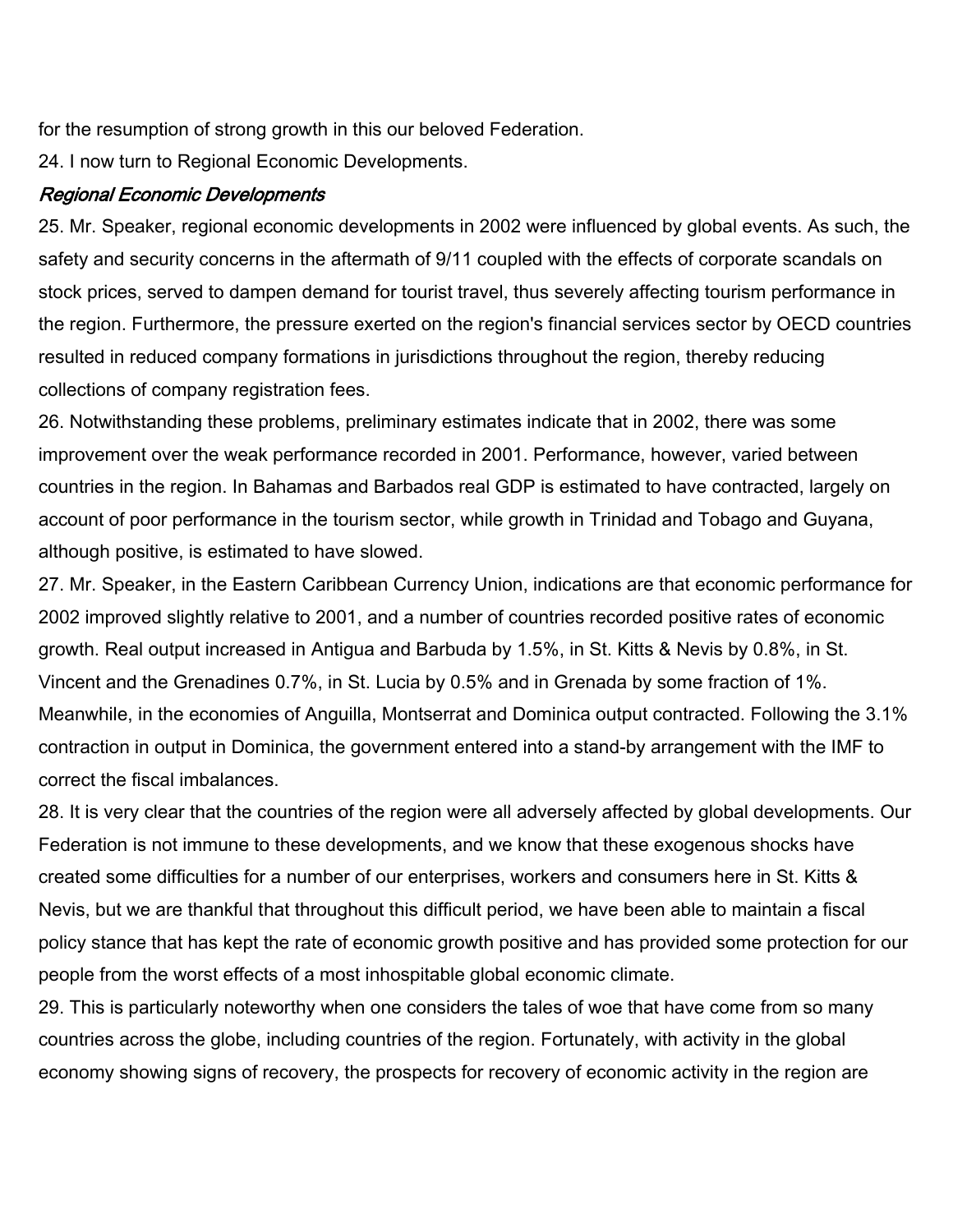expected to improve. There is need however to accelerate the regional integration process through the creation of the Single Market and Economy so that the region can be better positioned to compete effectively in the global economy.

#### **THE DOMESTIC ECONOMY**

#### Output, Prices and the Balance of Payments

30. Mr. Speaker, preliminary estimates of Gross Domestic product (GDP) indicate that St. Kitts & Nevis recorded economic growth of 0.8% in 2002. This performance is commendable in the context of the economic malady that has plagued the entire world, and plunged our region into state of worry and uncertainty. It must also be noted that the year 2002 was the first calendar year immediately following the September 11 terrorist attack that virtually closed down our tourism plant in months immediately following the crisis and exerted a dampening effect on stay-over tourist arrivals throughout 2002. Indeed, during the budget address that I delivered at the end of 2001, I indicated that it was quite likely that economy would go into recession in 2002 as a result of the World Trade Centre Crisis. Moreover, all the technical advice we received from institutions such as the World Bank, the IMF and Eastern Caribbean Central Bank suggested that our economy would contract and record a negative growth rate in 2002.

31. However, we are pleased that our economy has demonstrated great resilience and robustness, and has achieved a positive growth rate that far exceeds any of the projections made at the beginning of that year. In fact our growth rate of 0.8% for 2002 is four times the average growth rate of 0.3% for the member countries of the Eastern Caribbean Central Bank. I contend that our ability to achieve such outstanding results and to record positive growth rates year after year, during these very difficult times, is a tribute to the resourcefulness of our people and to the efficacy of the macroeconomic policy framework established by my Government.

32. The strength of the macroeconomic framework is also manifested in our ability to curtail the rate of increase in the cost of living. In particular, the inflation rate as measured by the change in the consumer price index remained subdued at 2.1% in 2002. Moreover, data for the first nine months of 2003 indicate that the inflation rate remained relatively stable at around 2.0%.

33. Mr. Speaker, although our growth rate of 0.8% is well beyond our projections and much higher than the average for the Currency Union, we are determined to substantially increase the level of economic activity in our Federation and to increase the growth rate to a level that can provide the revenue necessary to support Government's development programmes, reduce the debt burden and continuously improve the standard of living of our people. Hence, even as we exercise fiscal prudence and pursue the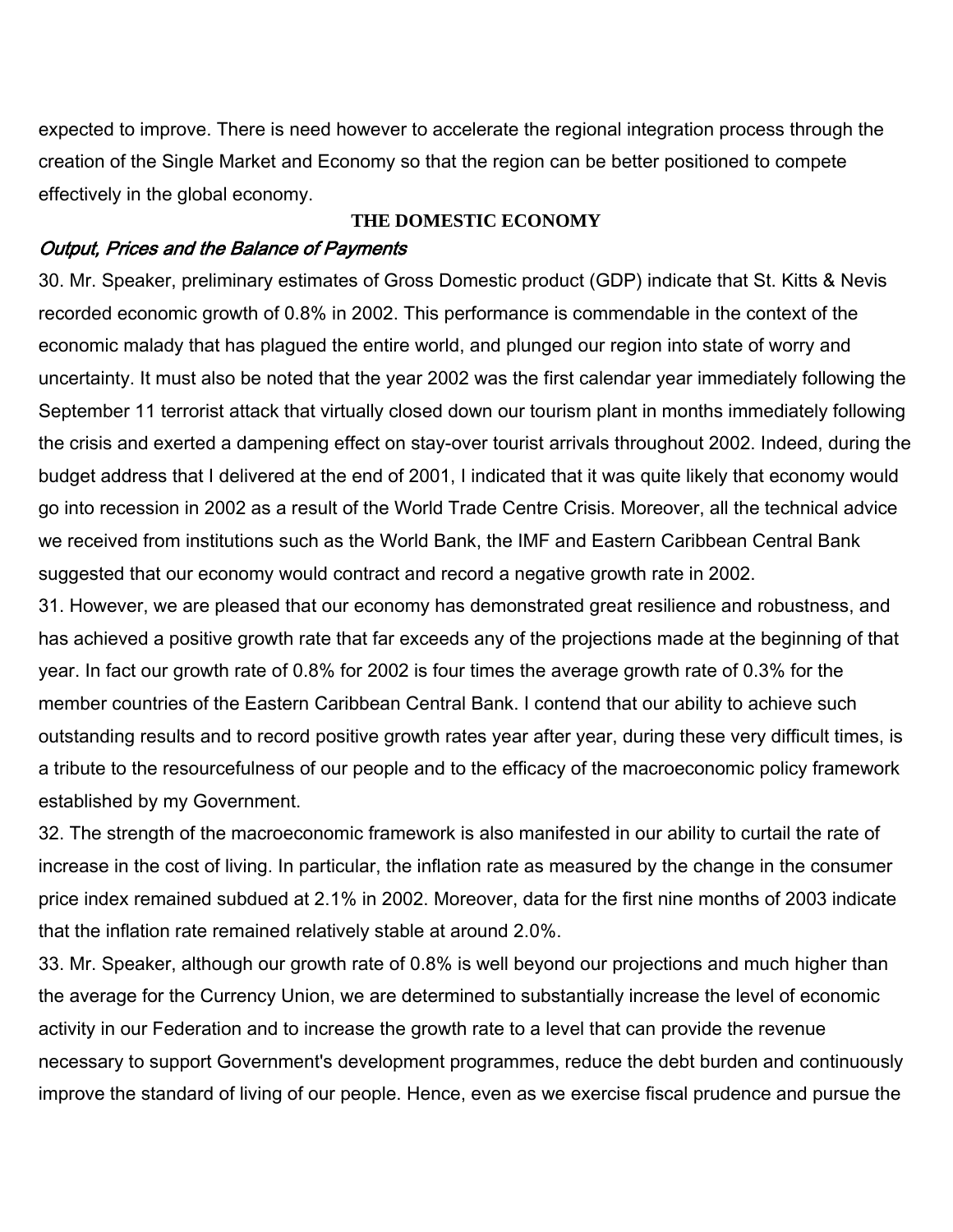fiscal and structural targets agreed to by member countries of the Eastern Caribbean Currency Union, we will be exerting every effort to achieve a growth rate of at least 5% in the upcoming year. We know that raising the level of economic growth is a challenge that most Caribbean countries are attempting to confront at this time, and we stand ready to collaborate with other Caribbean countries and with regional and international institutions to ensure that the region as a whole, including our Federation, is well placed to seize every available opportunity to offer competitive goods and services to the rest of the world. 34. Mr. Speaker, I will now proceed to summarize the developments in the Balance of Payments Account, which is a record of all our receipts and payments arising out of transactions with the rest of the world. This account gives an indication of the extent to which the Country is earning the foreign exchange that is needed to finance imports, implement new development projects and service our external debt obligations.

35. The external current account was adversely affected by the decline in earnings from the tourism sector as a result of the September 11 terrorist attack and by the need for investors to import large quantities of material and equipment for their various investment projects. Hence the external current account deficit widened by 18.1% to reach \$340.6 million or 35.3% of GDP.

36. Notwithstanding the current account deficit, we were successful in achieving an overall Balance of Payments surplus of \$23.3 million or 2.4% of GDP in 2002. The 2002 out-turn primarily reflected a 6.1% increase in the surplus on the capital and financial account which amounted to \$328.54 million or 34.1% of GDP. Increased official capital inflows and foreign direct equity and portfolio investment were largely responsible for the increased surplus on the capital and financial account.

37. Mr. Speaker, this massive inflow of capital into our Federation tells the most persuasive story in respect of the confidence that foreign investors place in the economic policies of my Government and in the future prospects of our Federation. I must also mention that the relatively high levels of foreign direct investment reflected in the capital and financial accounts would not have been possible if my Government had not taken the bull by the horns and incurred the debt necessary to build modern infrastructure, pursue human resource development programmes and generally create an investment climate conducive to profitable business operations.

#### The Tourism Sector

38. Mr. Speaker, over the past year, the global economic challenges, the war in Iraq, the continuous threat of terrorism and the accompanying developments related to security continued to overshadow the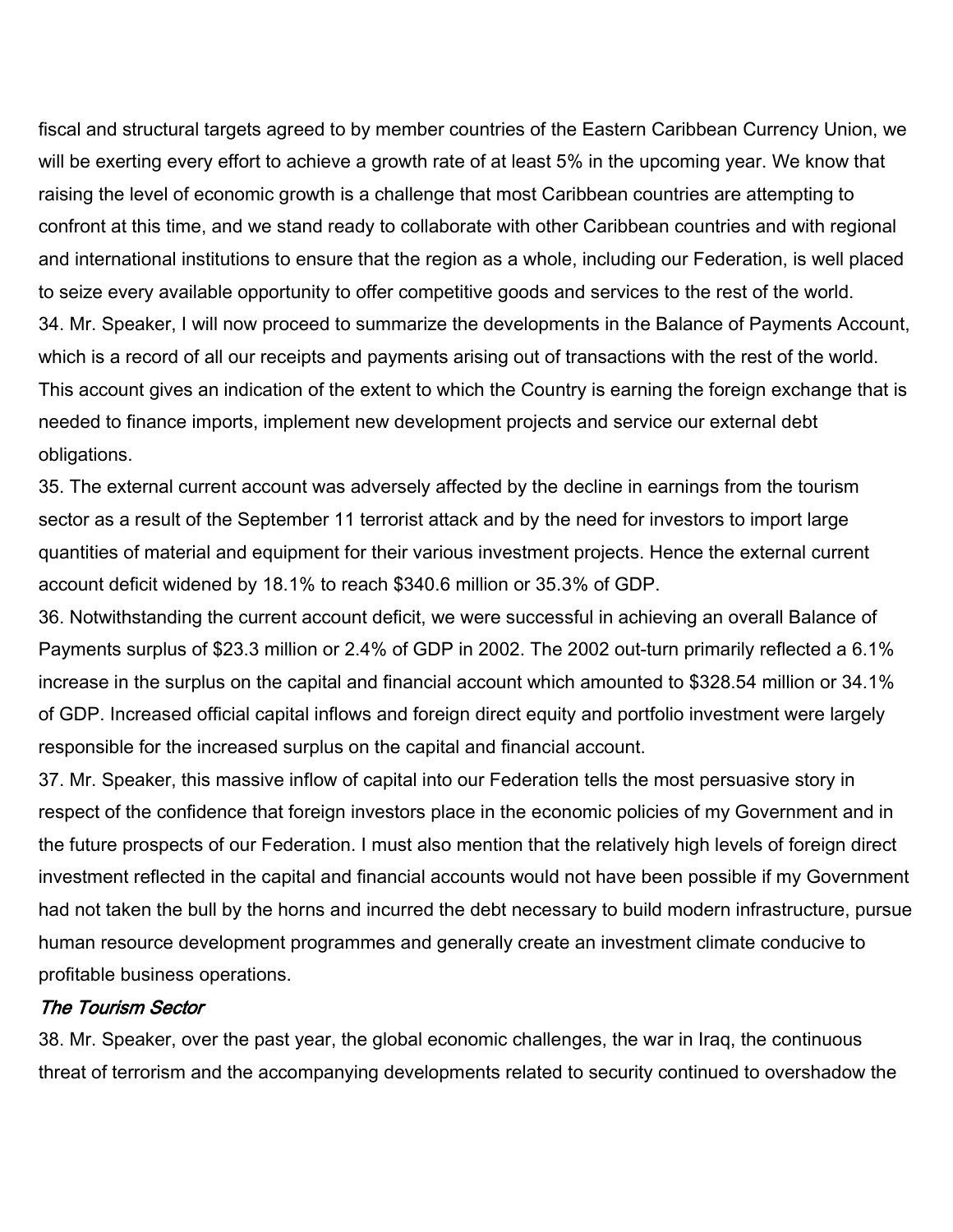global tourism industry. Although two years have passed since the terrorist attacks on the United States, the tourism industry in the Federation is still trying to recover from the negative effects of the fall-off in travel that resulted. This, coupled with the effects of the War in Iraq and the frequent terrorist incidents in various parts of the world has served to magnify the challenges faced in an industry that has become extremely competitive.

39. The available information for 2002 indicates that an estimated 68,998 stay-over tourists visited the Federation, compared to 70,565 in 2001. At the same time, Yacht and Cruise ship passenger arrivals suffered a major setback as approximately 14 cruise ship calls were diverted to another destination. Consequently, yacht and cruise ship passenger arrivals declined to 165,542 in 2002, from 259,134 the previous year. Total visitor arrivals are however projected to increase in 2003, influenced mainly by an increase in cruise ship passenger arrivals, as well as the opening of the Marriott and Angelus Resorts. 40. Mr. Speaker, the Federation's tourism industry received a tremendous boost in February with the soft opening of the Marriott Resort. We are pleased that after some delay, work on the 18-hole golf course in Frigate Bay is underway, and that nine of the eighteen holes are already in use, under the joint management of the Frigate Bay Development Corporation and the Marriott Resort. In addition to expanding the Federation's tourism plant, the Marriott development has provided employment for hundreds of our citizens and is opening up numerous opportunities in the services sector for local entrepreneurs. It is expected that significantly more benefits will accrue after the hotel becomes fully operational. Already we have witnessed an improvement in airlift, including charter services catering to the Marriott Resort.

41. The Ministry of Tourism has also devoted considerable effort and resources to the improvement of airlift into the Federation, and we are now reaping the rewards. US Airways which offers direct services from Philadelphia to St. Kitts has operated this route since 2002, bringing numerous visitors to our shores. In fact, due to the positive feedback of this service, plans are now being made to introduce an additional flight to the Federation in the near future. Universal Airways has also introduced a flight, offering services from New York to St. Kitts with onward service to Guyana. Additionally, Excel Airlines has offering services directly from Gatwick, England to St. Kitts. Virgin Atlantic and British Airways are also looking at the possibility of offering services to the Federation. The increased number of airline seats available to persons from overseas wishing to travel to our Federation, will bring tremendous benefits to the entire tourism sector including all hotel and tourism related enterprises operating in St. Kitts & Nevis.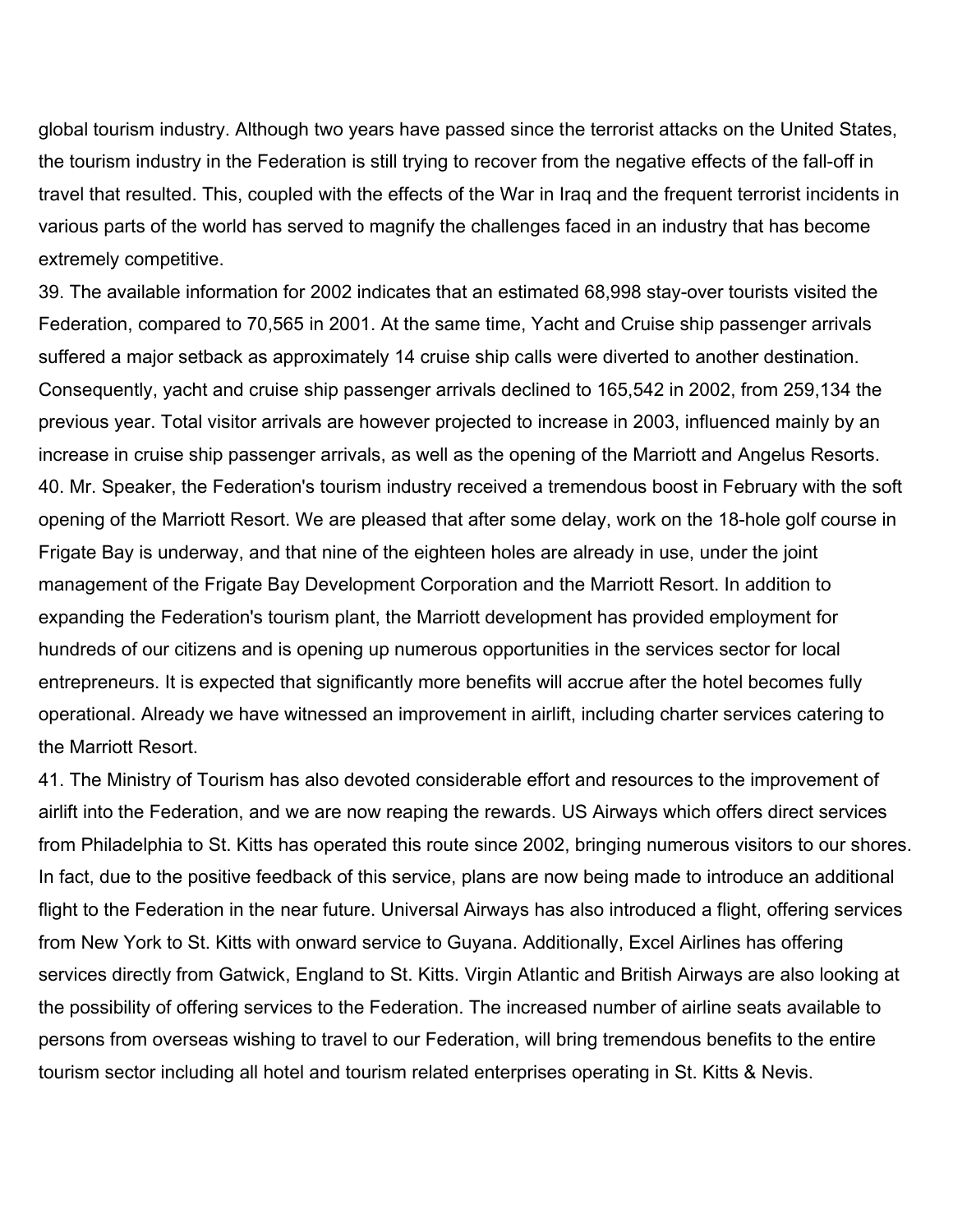42. My Government has been working arduously to direct the strategic development of the industry, to ensure that tourism development is carried out in a sustainable manner. Enhanced product development and increased marketing and promotion of our Federation are expected to assume even greater roles in the future development of the industry. To this end, the St. Kitts Tourism Authority was recently established to promote and assist in the facilitation of the development of tourism. It is expected that the Authority will oversee the establishment of amenities necessary for the further development of St. Kitts & Nevis as a premier tourist destination, while designing suitable marketing strategies for the effective promotion of tourism.

43. In the area of cruise tourism, every effort is being made to exploit the full potential of this market by providing a combination of activities that would entice more people to disembark from the cruise ships. The St. Kitts Scenic Railway tour is one such activity. Since the start of operations, the St. Kitts Scenic Railway tour has emerged as one of the most attractive onshore tours. Cruise lines and tour operators in the major source markets have expressed much interest in the tour. It is therefore anticipated that this unique attraction in the region would draw more tourists to our Federation. My Government has also identified the strip along Port Zante as a key area for future development of shopping and other entertainment facilities. There are also plans to construct a Vendors Mall at Port Zante to provide accommodations for some 80 arts and craft vendors.

44. Mr. Speaker, I am encouraged by the prospects for tourism in the future. With the US economy (one of the major tourist markets) emerging from recession, we anticipate a rebound in tourist arrivals from that market. Tourism development remains an important element of the Federation's overall diversification strategy. My Government will therefore continue to create the enabling environment to attract additional foreign and local investment in the industry. Of course, we have also been proactive in ensuring that adequate resources are invested in the tourism industry. We have already obtained financing for the construction of an impressive villa project and commercial development at Potato Bay which will help to stimulate economic activity, generate substantial revenues for the Frigate Bay Development Corporation and the Government, and give a substantial boost to our programme of tourism development. 45. Mr. Speaker, I must also mention that already an 18-hole golf course is under construction in La Vallee through the instrumentality of two public corporations -the Whitegate Development Corporation and the Frigate Bay Development Corporation. The golf course is just the first phase of this massive development that will involve the construction of a Hotel and Marina, 160 luxury villas, and the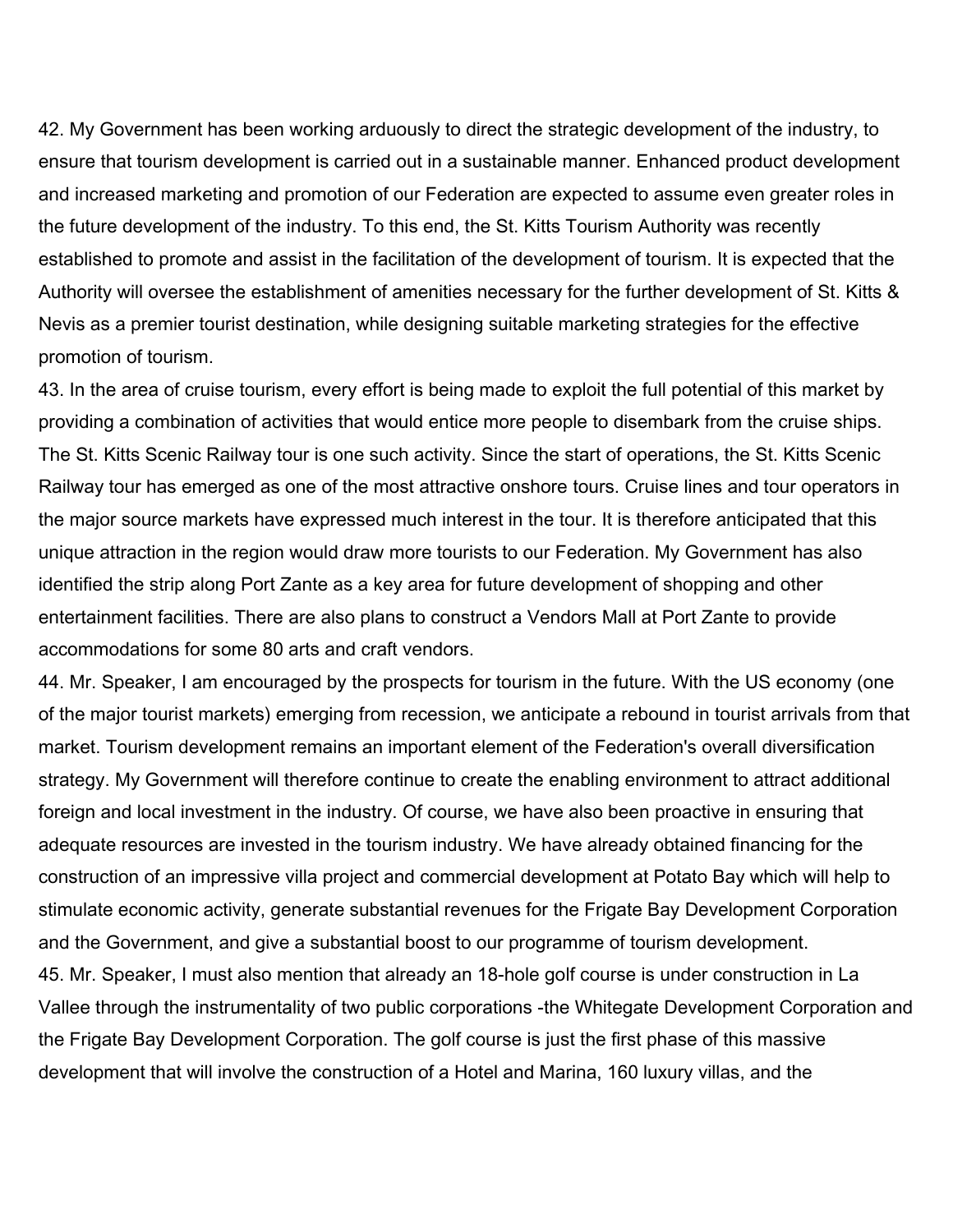development of commercial area on some 496 acres of land, including the 183 acres that is being used to construct the golf course. Mr. Speaker, the project is attracting the attention of foreign investors, and we are already in discussion with private investors in respect of the construction of a 300-room hotel and Marina at the La Vallee Development. As the Whitegate Development Corporation projects get on the way, the demand for sugar lands become even more acute.

### The Sugar Industry

46. Mr. Speaker, the sugar industry continues to be affected by a myriad of problems ranging from sugar cane plant diseases and damage caused by animals and cane fires, to exchange rate fluctuations and increasing uncertainty about continued preferential market access. Added to these factors, the performance of the industry for the 2003 crop was further severely affected by the prolonged drought earlier in the year. Consequently, sugar output for the 2003 crop declined by 5,143 tons to 16,255 tons. The volume of sugar exported fell appreciably by about 25% to 14,991 tons, thus negatively impacting net earnings from sugar exports. This decline in sugar exports coupled with the depressed value of the Euro at the time our sugar was being exported, resulted in net earnings from sugar exports falling from \$27.9 million in 2002 to \$22.9 million in the current year. Moreover, the drought has also affected the growth of sugar cane that would be harvested in the 2004 crop so that the quantity of sugar produced and exported could decline further in 2004.

47. In my budget address last year, I raised the matter of the Australian and Brazilian challenge to the European sugar regime in the WTO. A dispute panel is currently presiding over meetings to listen to arguments from Brazil, Australia and the European Union, and my Government has been closely monitoring the panel proceedings. We remain mindful that there is no guarantee that we will continue to enjoy the preferential prices in the European market or the preferential quota arrangement. For this reason, and given the troubled state of the industry Mr. Speaker, over the past few years we have undertaken a number of comprehensive assessments of the sugar industry with a view to exploring the available options regarding its future, while at the same time seeking to capitalize on viable diversification opportunities.

48. It must be appreciated that any far-reaching decisions concerning the future of this industry that has dominated the social and economic life of our Country for centuries and that still employs more than 5% of our work force, must be based on very careful analysis covering the social, economic, financial, environmental and cultural dimensions of sugar production. We are still actively carrying out that analysis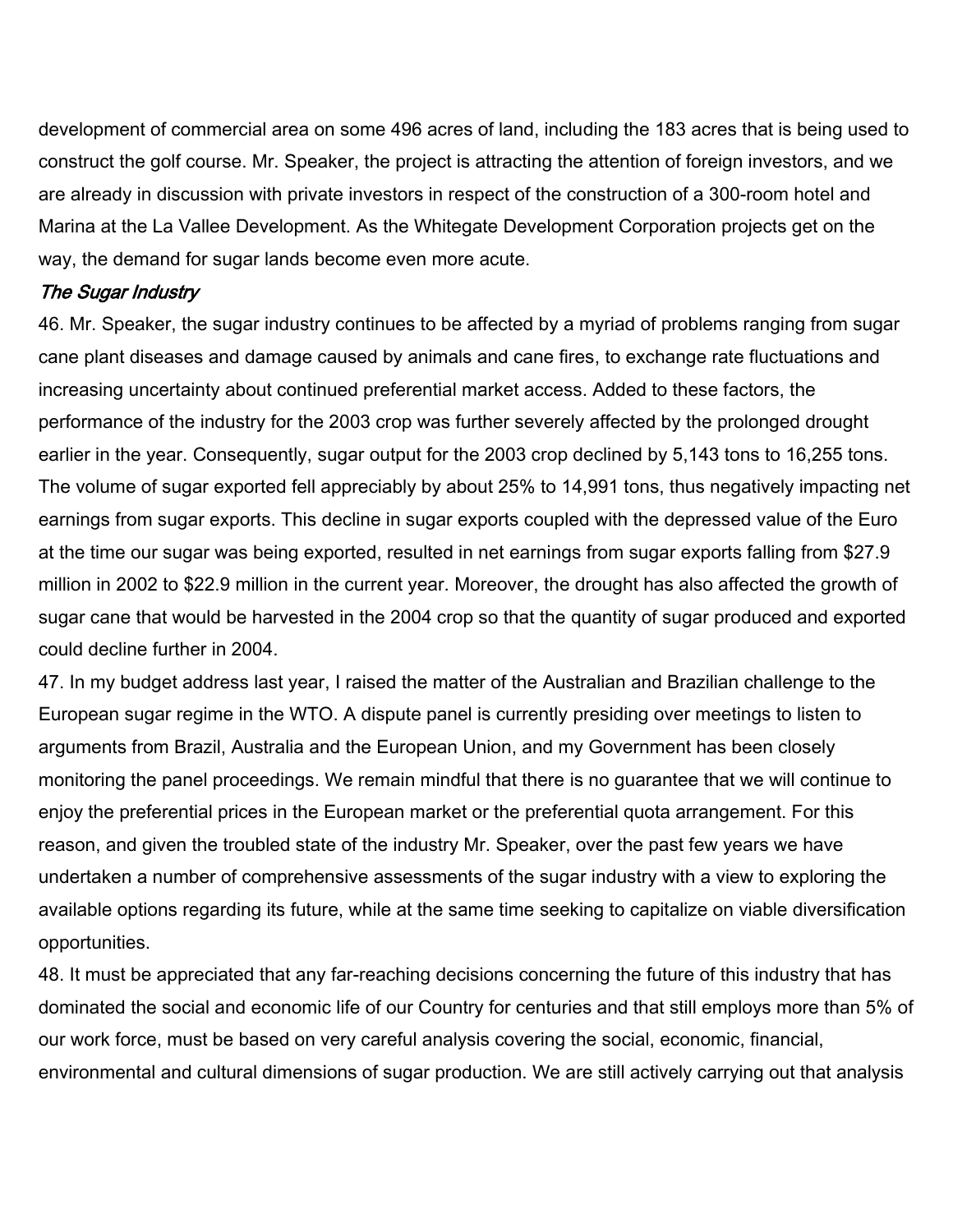even as we work with the Caribbean Development Bank and the Food and Agriculture Organization to formulate and implement a diversification programme and to explore ways of restructuring the SSMC.

### Non-sugar Agriculture

49. The development of the non-sugar agricultural sector is a critical component of my Government's overall economic diversification strategy. Hence, during the course of this year, the Ministry of Agriculture placed considerable emphasis on the identification of the constraints on the development of the sector and on the commitment of the necessary technical, administrative and financial resources to the removal or mitigation of these constraints. In particular, farmers have identified the absence of water for supplemental irrigation as a major limiting factor to expanding the period of vegetable production. A first step to address this constraint was made with the implementation of the Estridge Irrigation Project. The Ministry of Agriculture was also able to secure a reduction in water rates for agricultural use, thus reducing the cost of water to farmers in areas where it is available. Of course, the availability of suitable lands is critical to the success of any agricultural development programme so the Ministry of Agriculture has continued to make land available to farmers; over 200 acres of arable land have been allocated to farmers this year.

50. Mr. Speaker, the year 2003 would be remembered for its long dry spell that severely challenged crop farmers, particularly because most of these farmers depend almost entirely on rainfall for irrigation. However, despite the adverse weather conditions, no significant decline in production was recorded for any of the major food crops. During the first nine months of the year, the production of cabbages almost doubled from 88,000 lbs in 2002 to 170,000 lbs in 2003, while the production of tomatoes increased by 41% from 165,000 lbs to 233,000 lbs. A return to onion production was also observed as the output increased from 39,000 lbs in 2002 to 62,000 lbs in 2003. The production of pineapples also doubled from 10,000 to 20,000 lbs. Strong market opportunities exist for onions and pineapples and as a result, special focus is being placed on the production of these crops. Small declines in output were recorded for carrots, peanuts, yams and white potatoes.

51. The year 2003 marks the second full year of operation for the recently established Marketing Unit at the Department of Agriculture. The Unit is focusing on improving market access for local produce and has introduced the commercial use of packaging materials to farmers so as to enhance the presentation of their produce. The use of packaging material has received very positive responses from hotel staff, wholesalers and retailers. The Unit has also facilitated the sale of fresh produce to the recently opened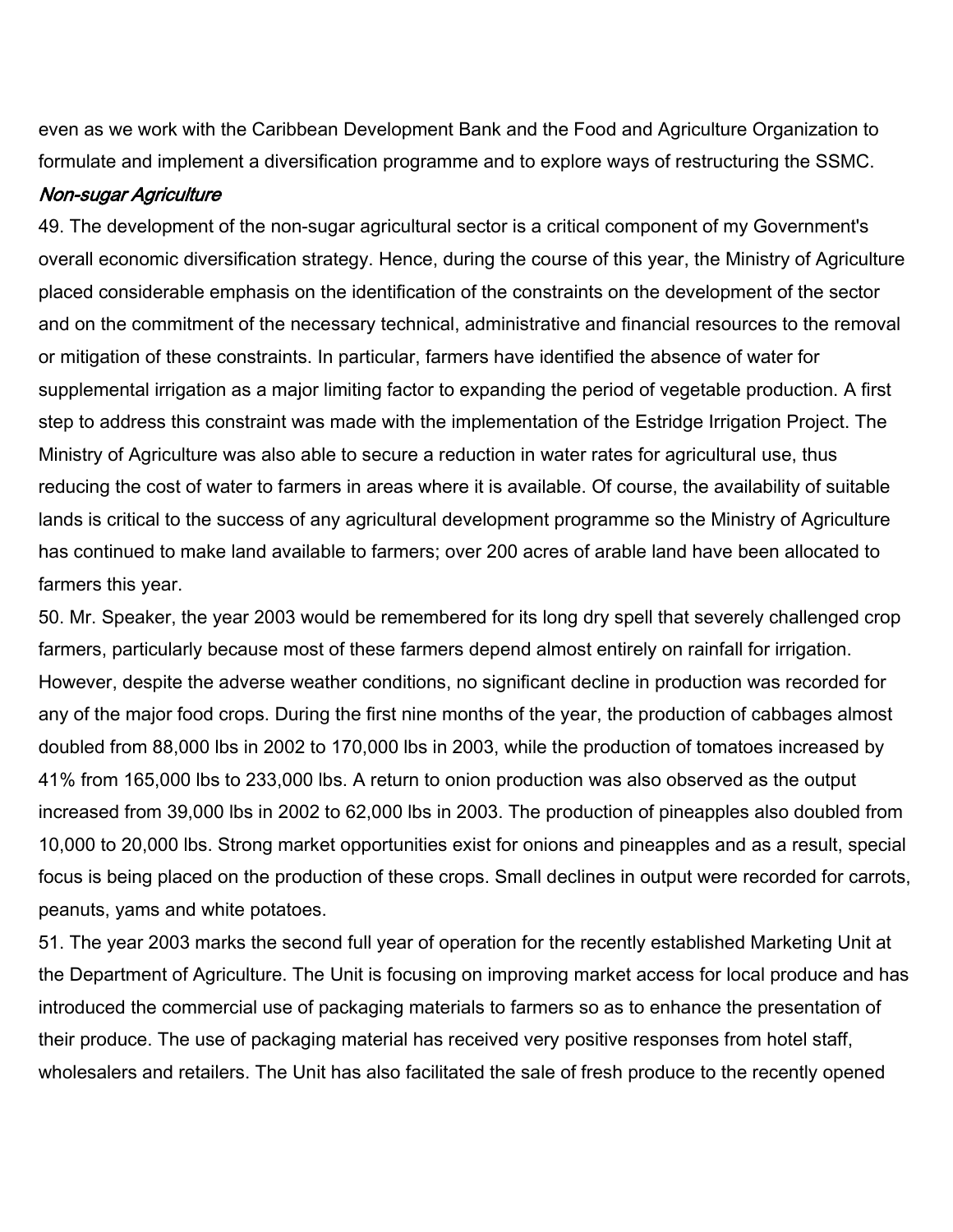Marriott Resort, and between April and October delivered over 30,000 lbs of crop produce to that hotel. Exports of fresh produce have also been made to a retailer in St. Eustatius.

52. Mr. Speaker, during the year livestock farmers were severely challenged by the prolonged dry period that lasted for almost nine months. However, despite the adverse weather conditions, output of livestock products increased. The beef marketing initiative that was launched in October 2001 continued to significantly impact beef production. An estimated 40% of the cattle slaughtered during the first half of the year were for the boneless beef market. Beef production for the period January to September has increased from 87,000 lbs in 2001 to 105,000 lbs in 2002 and 128,000 lbs in 2003. There is however a major oversupply of cattle resulting in low returns to cattle owners, many of whom exhibit poor husbandry practices. As a result, a high incidence of roaming cattle is being observed and these cattle have caused significant crop damage and some vehicular accidents.

53. Pork production has continued to increase annually since the formation in 2000 of the Progressive Pig Farmers Association and the importation of livestock feed by that group. During the nine-month period from January to September pork production has increased from 55,000 lbs in 2001 to 78,000 lbs in 2002 and 98,000 lbs in 2003. The increases have also resulted from the special focus of the livestock staff at the Department of Agriculture on the improvement of husbandry practices by pig producers. We expect that the establishment of the Pig Production Unit at Conaree with the assistance of the Government of the Republic of China on Taiwan, will boost the output of pork even further.

54. Mr. Speaker, mutton production which has been relatively low despite very good opportunities for the marketing of local sheep and goat meat, has shown some improvement in 2003. Output in the first nine months of this year has increased from 28,000 lbs in 2002 to 38,000 lbs in 2003. A major challenge in this sub-sector is to develop a commercial approach to sheep and goat rearing and for the livestock owners to view this aspect of farming as a business.

55. Efforts to accelerate the diversification programme are expected to intensify during 2004. In an attempt to achieve this goal, the Ministry of Agriculture has recently established a Project Steering Committee for the implementation of the Diversification Project. Membership of the steering committee comprises all stakeholders who are expected to play a primary role in the implementation of the project. An immediate output of the steering committee is expected to be a Land Management Unit. 56. In the area of fisheries Mr. Speaker, total fish landings for the first nine months in 2003 declined by 17.6% to 492,760 lbs from 598,000 lbs in the same period during 2002. Although there was a general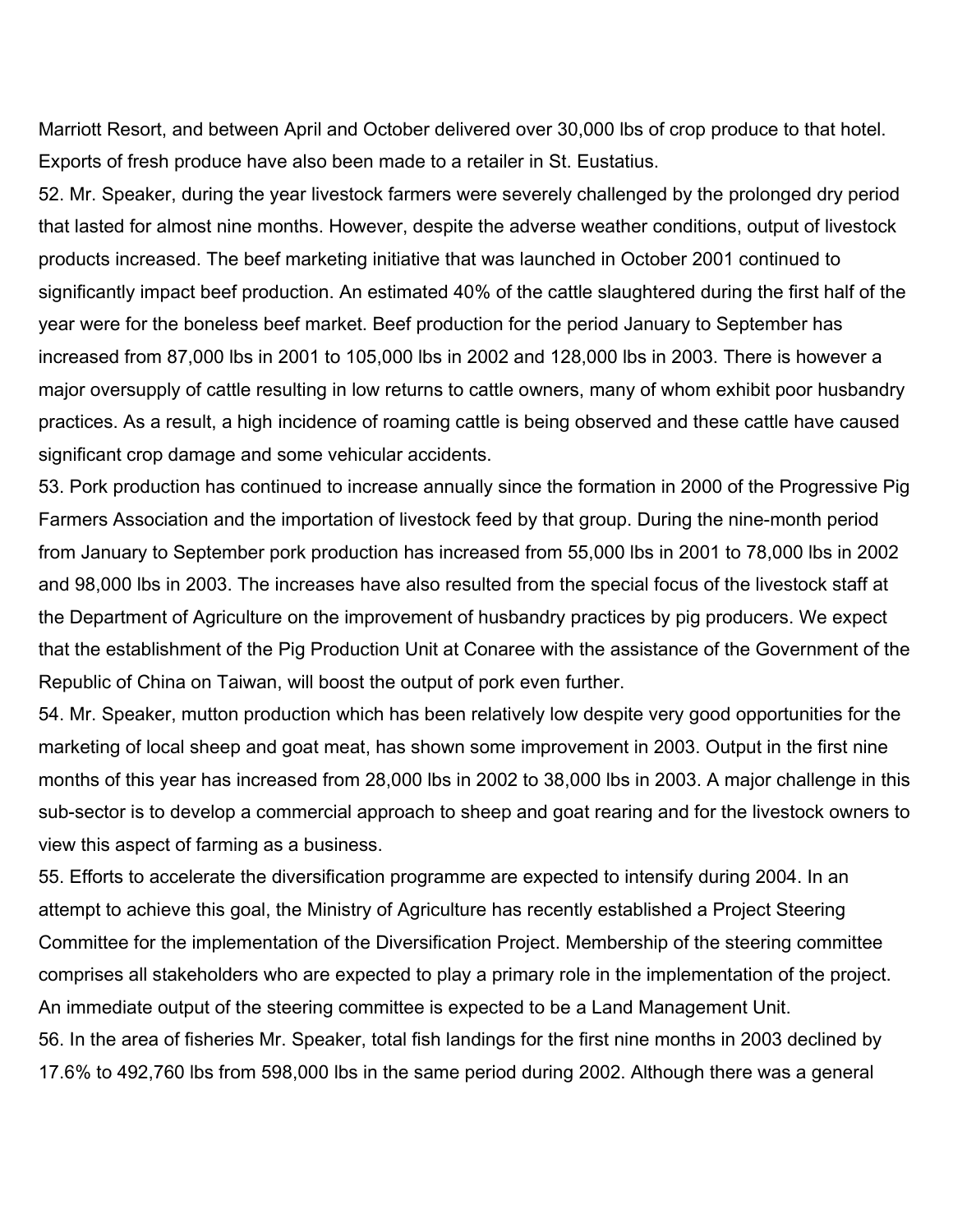decrease in total landings, there were significant increases in the landings of some of the high-priced species such as snappers which recorded an increase in output of 54.6% and conchs which recorded an increase in output of 67.2%. These increases are the direct result of the services provided to fishers by the new Basseterre Fisheries Complex.

57. The Complex became operational in January with a start-up fund of \$80,000, and for its first nine months of operation (January 4th to September 22nd 2003), the Complex has purchased over 55,460 lbs of fish equivalent to 11.3% of the total landings at a cost of \$371,810. Over the same period the proceeds of the sale of fish by the Complex amounted to over \$442,000. Future developments in the fishing industry would involve the improvement of landing and berthing facilities at Old Road, Sandy Point and Dieppe Bay and the provision of lockers, boat haul-out, ice and cold storage facilities at these locations.

# Industrial and Enterprise Development, Commerce and Consumer Affairs Industrial and Enterprise Development

58. Mr. Speaker, during the first nine months of the year, activity in the manufacturing sector declined compared to the corresponding period in 2002. The decline was mainly due to a drop in export demand. As a result, some of the manufacturing enterprises were forced to downsize their operations and shorten the work week during the year.

59. Manufacturing activity is expected to grow in 2004 with the establishment of another electronic assembly plant. This assembly plant is expected to commence operations during the first quarter of 2004 with seventy-five (75) employees, and this employment figure is expected to increase to 250 within the next 3 to 4 years. A new Call Centre Company commenced training of twelve (12) employees in September of this year. The company is presently in negotiations with a telecommunications provider for telecommunications services, and if negotiations are successful, the company will be employing an additional 80 persons during 2004.

60. Mr. Speaker, the Small Enterprise Development Unit (SEDU) is an important instrument of the Government for fostering entrepreneurship among our people, and providing them the means of converting their business ideas and proposals into successful and profitable business operations. In this regard, in April of this year, SEDU collaborated with the Inter-American Institute for Cooperation on Agriculture (IICA) in the organization of a workshop on food processing for agro-producers. In addition SEDU is spearheading a range of activities aimed at assisting agro-producers in upgrading the quality and presentation of their products.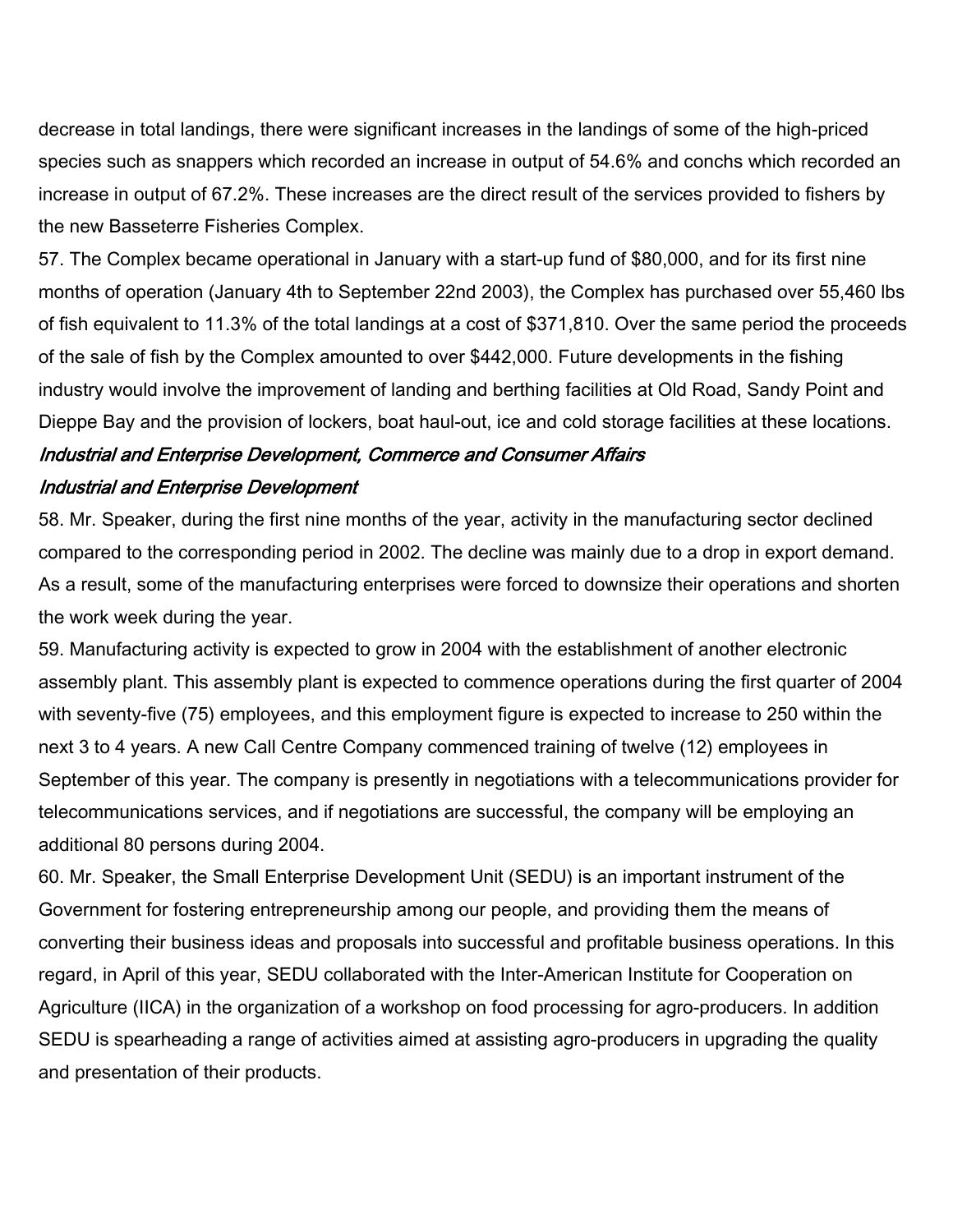61. SEDU is targeting school leavers with a view to assisting in establishing businesses. During the year 2003, SEDU conducted a Small Business Management Programme for the Business students of the Clarence Fitzroy Bryant College. The Unit also conducted sessions with final year students at the Advanced Vocational Education Centre (AVEC) on `Entrepreneurship and Small Business Opportunities'. 62. Mr. Speaker, SEDU is presently working with IICA to implement a UNESCO sponsored project "Enhancing the participation of marginalized youth in the development process of the Eastern Caribbean States." This project is aimed at breaking the cycle of poverty among marginalized youths by providing them with self-employment skills. Participants are being trained in various technical skills including landscaping, agro-processing and plant propagation. The core module - Entrepreneurship and Small Business Management - has been developed and is being delivered by the Unit. SEDU has also continued its programme of town hall meetings in the rural areas and its visits to small business establishments to offer advice and assistance.

#### Commerce and Consumer Affairs

63. Mr. Speaker, on October 29, 2003 the Consumer Affairs Act 2003 was passed into law. This achievement marked the highpoint of activities of the Department of Consumer Affairs during the year 2003. The enactment of this law capped three years of public consultations coordinated by the Ministry of Commerce and Consumer Affairs. We are confident that a new enlightened era has dawned which will provide greater protection of consumers purchasing goods from the various providers.

64. Other notable achievements include the conclusion of a co-operation agreement for staff training in Consumer matters with the University of Vermont. As a result of this agreement, three (3) members of staff of the Department travelled to Vermont in August this year to undertake a two-week training attachment with the University. The training of the three officers was financed by the Organization of American States (OAS) as partial fulfillment of an agreement between that organization and the Ministry of Commerce and Consumer Affairs. Additionally, the OAS financed a similar attachment of a senior officer of the Department to the Fair Trading Commission of Jamaica in September.

65. The OAS is also sponsoring a consultant who is working with the Ministry to modify existing Business and Occupation Licensing Laws to make them reflect adequate levels of sensitivity to consumers' rights. The Consultant will also assist with the establishment of the Business Tribunal, which is provided for under the Consumer Affairs Act. The Tribunal will expedite the resolution of consumer related disputes. 66. Mr. Speaker, the Bureau of Standards (BOS) and the Multi-purpose Laboratory play critical roles in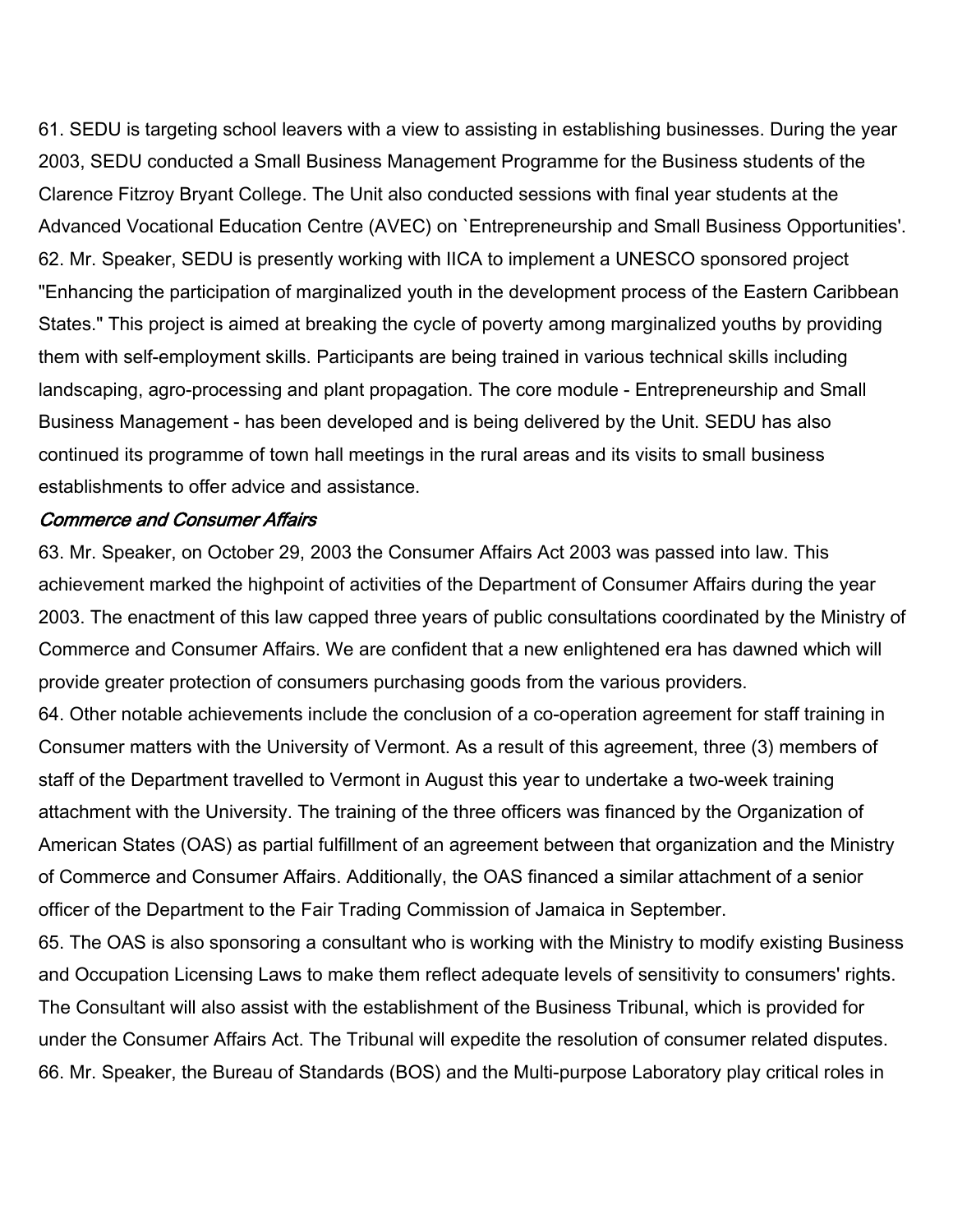consumer protection, and we are exerting every effort to ensure that their operations meet international standards. Through the OAS and the Canadian laboratory networks, the Multi-purpose Laboratory is participating in inter-proficiency testing of food and water. The successful completion of the two rounds of testing would help the Multi-purpose Laboratory in obtaining accreditation, which means the Laboratory's test results would be unequivocally accepted internationally.

67. The Bureau of Standards continues to implement its Compliance Programme and Food Safety Monitoring Programme with inputs from the Customs and Health Departments. This programme involves the testing of food and water (bottled and source) for contaminants. The Bureau also monitors imported food samples as well as food from local establishments and it examines the labels on all food samples to ensure that they comply with the proposed national standard for prepackaged goods. To date, a total of two thousand forty-six (2046) tests have been performed for 2003 in respect of food, water, soil, plant tissue, fertilizer and indoor air quality.

#### Information Technology and Telecommunications

68. Mr. Speaker, information technology and telecommunications will play an important role in my Government's strategy for stimulating increased economic growth and advancing the development process in our Federation. The global market for information technology has exhibited phenomenal growth in recent years, and as such, globalization and the phenomenal advances in telecommunications have opened up new avenues of growth and development for developing countries such as ours. No modern society today can survive and grow in the global space without continually updating and developing its technological resources to match changing technological demands and advancements. These developments represent the conduits through which much of the world's economic activity is conducted and facilitated. Consequently, my Government will continue its pursuit of activities that would harness the collective benefits of information and technology and thereby accelerate the development of our Federation and promote the well-being of our people.

69. My Government views training in information technology as an integral and indispensable part of our programme of human resource development, and as such we are continuing our efforts to make information technology available to all citizens throughout the Federation. We continue to provide resources to expand the activities of the computer labs which we expect will not only serve to educate our young people in the use of information and communications technology, but will also help them to become creators and innovators in that field. We have also initiated a rural education learning program to provide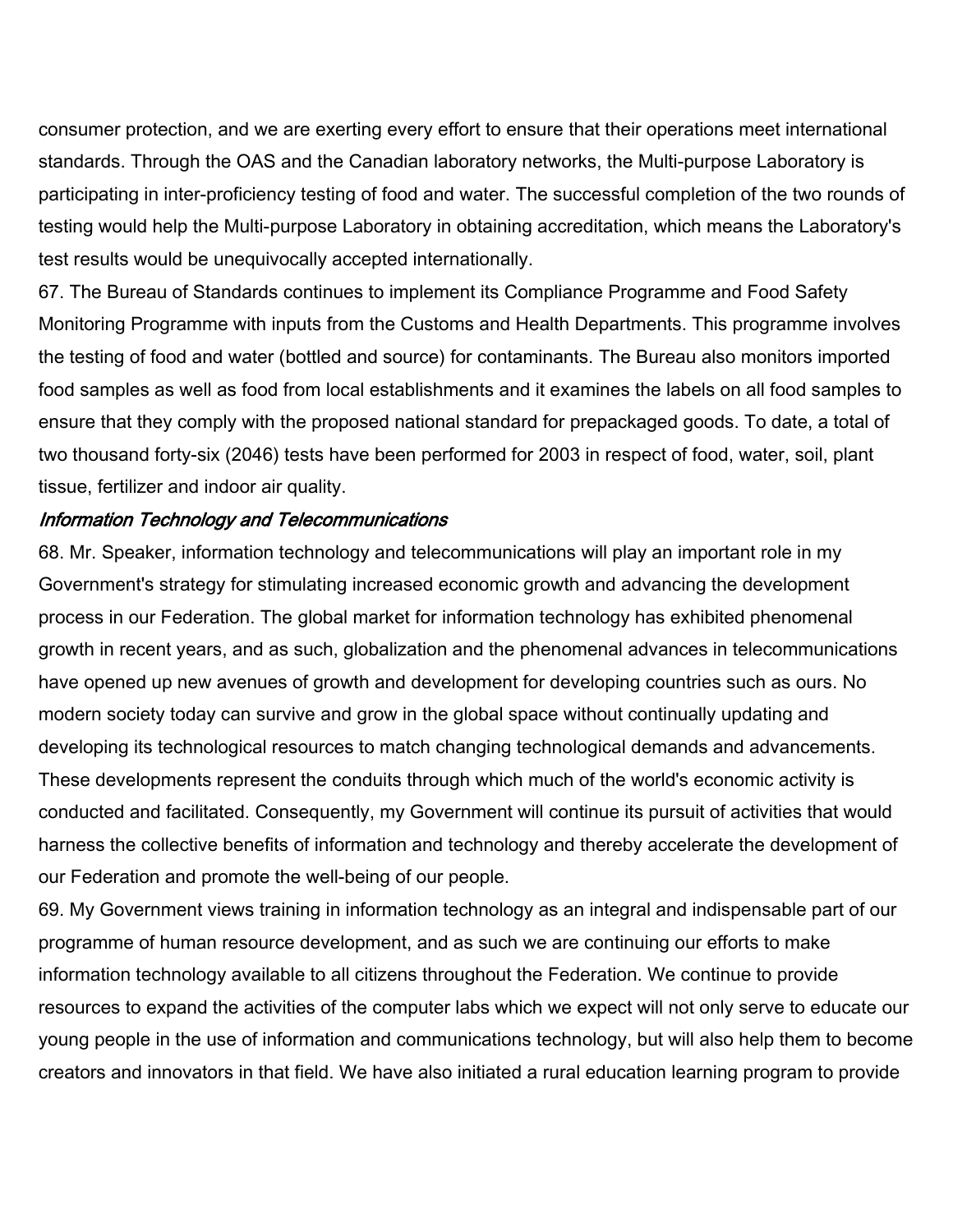opportunities for adults in the society to gain knowledge and enhance their capabilities in this area. 70. Mr. Speaker, to date the Federation has benefited from investment in a first class communications infrastructure, which allows the interconnectivity necessary to connect to the rest of the world. The liberalization of the telecommunications sector has brought innovations, new business and business opportunities to the market. Although the liberalization process is not complete, already there have been some attempts to bring lower cost services to the general public. In St. Kitts & Nevis, the liberalization process is still in its infant stage, but it is gathering momentum and we are determined to expeditiously remove all remaining impediments to the development of a free, competitive and well regulated telecommunications industry.

#### The Financial Sector

# Commercial and Development Banking

71. Mr. Speaker, commercial banking in St. Kitts & Nevis continues to make remarkable strides, as reflected by the strength of its asset base. In 2002, the assets of commercial banks increased by \$181.5 million or 10.2% to total just under 2 billion at year end. In fact, our National Bank which is the largest commercial bank in the Eastern Caribbean Currency Union now has assets in excess of a billion dollars. This is no mean achievement for an indigenous bank built from the brain and brawn of our people. Indeed, the progress of St. Kitts-Nevis-Anguilla National Bank from a penny bank to a billion dollar bank in just three decades is indicative of the great social and economic strides that our people have made. 72. Of course the entire banking system in St. Kitts & Nevis has been recording impressive growth. During 2002, deposits grew by 6.3% to reach \$1.4 billion at the end of that year. Loans and advances grew by 3.8% to \$1.1 billion owing to increased credit to the agriculture, distributive trades and personal sectors. Liquidity in the commercial banking system improved further as deposits grew faster than loans and advances, resulting in the ratio of loans and advances to deposits declining to 79.0% at the end of 2002 from 80.9% at end of the previous year.

73. For the first eight months of 2003, statistics point to a further increase in commercial banking assets of \$180.2 million bringing total assets to \$2.1 billion. Meanwhile, deposits grew to \$1.5 billion while loans and advances fell to just about \$1 billion. Liquidity in the commercial banking system increased as the ratio of loans and advances to deposits fell further to 70.2%.

74. Mr. Speaker, the Development Bank of St. Kitts has also been playing an important role in the financial sector of St. Kitts & Nevis. The Bank continues to provide much needed credit to the various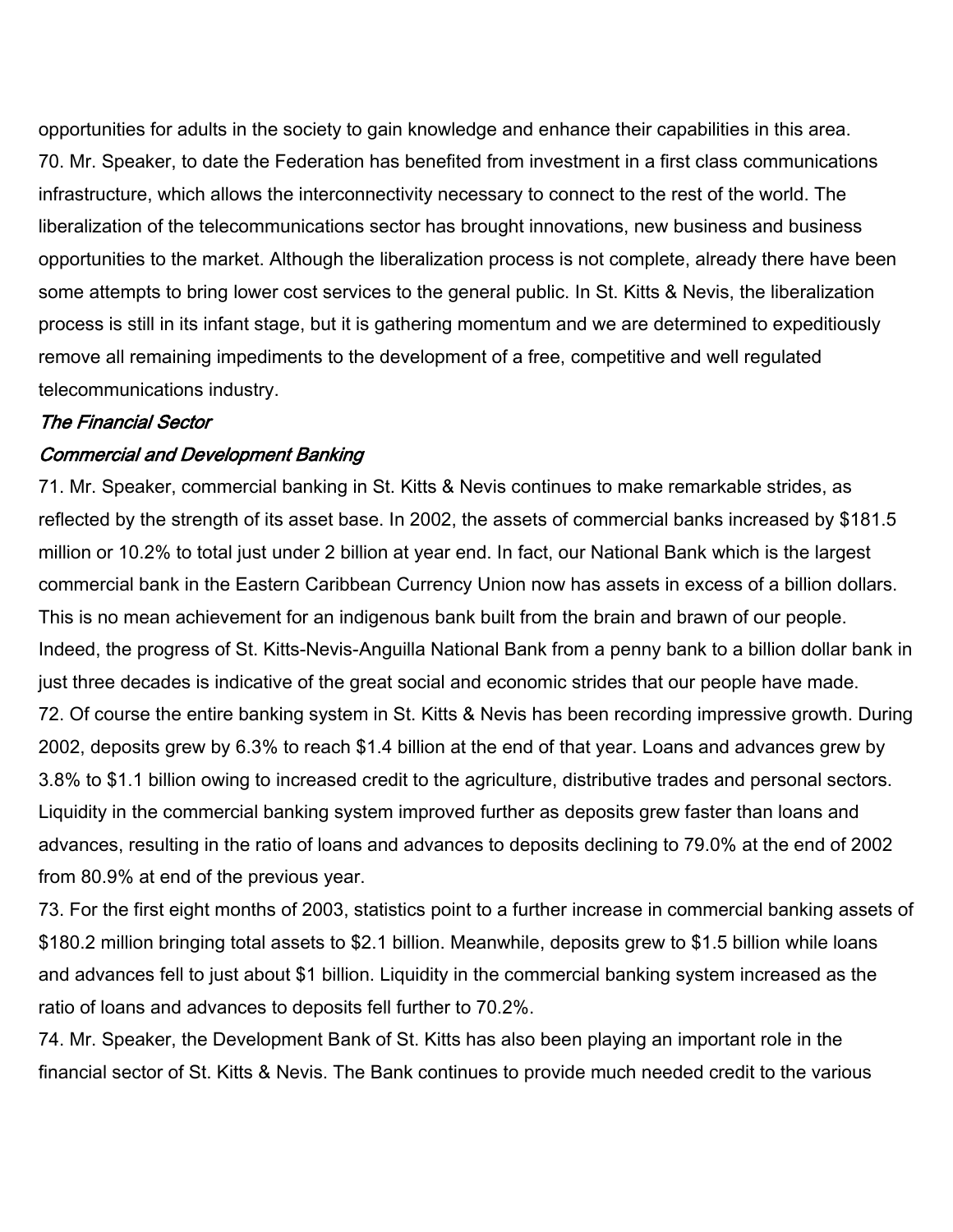sectors of the economy, including manufacturing and tourism, agriculture, education and housing. In 2002, the Development Bank approved 834 loans valued at \$32.9 million, an increase of 261 loans or \$11.5 million over the 2001 figures. Of this, \$15.7 million or 47.7% was approved for Housing (Mortgage Finance), \$7.3 million or 22.2% for Education, \$2.9 million or 8.8% for Industry and \$0.76 million or 2.3% for Agriculture.

75. On your way to this Honourable House you would have noticed the brand new headquarters building of the Development Bank nearing completion just across the street. This new building is symbolic of the increased emphasis that Government intends to place on development financing and on the role of development banking operations in the years to come. In fact, we are currently engaged in a process of evaluating the operations of the Development Bank and devising new strategies for achieving the very challenging goals of the Bank.

#### International Financial Services

76. Mr. Speaker, after being removed from the Financial Action Task Force (FATF) list of non-cooperative countries in June of 2002 the Government continued its efforts to enhance the industry's image and improve regulation of the industry in order to maintain high standards and integrity in our jurisdiction. To this end, the Financial Services Department and the Marketing and Development Department organized several seminars to sensitize providers and corporate officers about issues such as Money Laundering and Effective Corporate Governance in Financial Institutions. Capacity building through the training of existing staff at the Financial Services Department and Financial Intelligence Unit has also been an area of major focus.

77. I must also mention that St. Kitts & Nevis, along with the other countries of the Currency Union, has been participating in a Financial Sector Assessment Programme (FSAP) which is being conducted by the International Monetary Fund. The entire financial system in the Currency Union, including the domestic sector and the offshore sector, is being assessed under this programme. We expect that the findings of this assessment will help to guide the regulation and development of the regional and domestic financial sector over the medium term.

78. The Marketing and Development Department continued to focus on developing policy and financial services products to respond to the market demands and needs and to broaden the scope of international financial services in the Federation. To this end, my Government introduced two new pieces of legislation namely the Merchant Shipping Act (2002) passed in October 2002 and the Foundation Act (2003)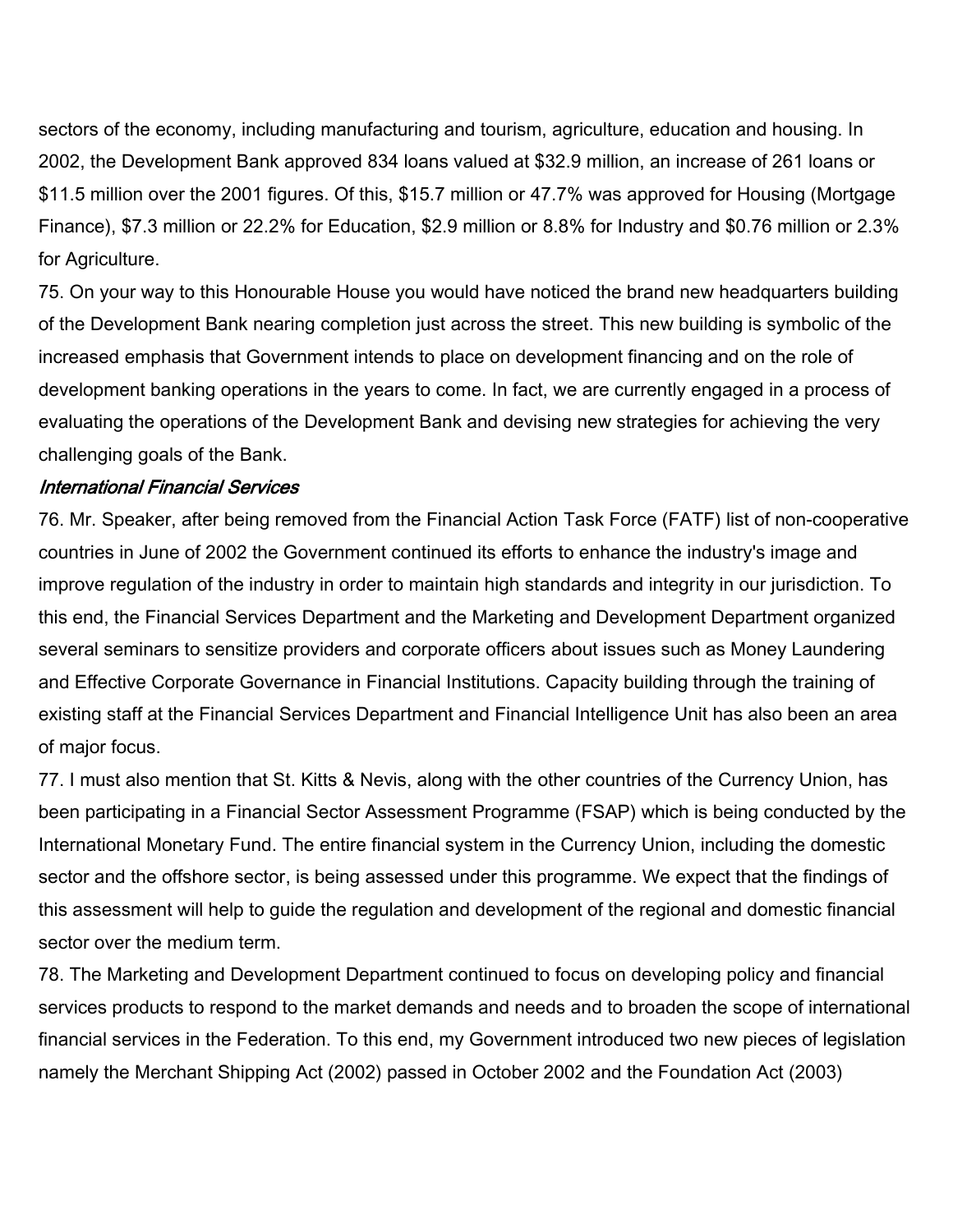enacted in September 2003. The new Merchant Shipping Act makes provisions for the registration of ships and pleasure vessels in St. Kitts while the Foundation Act provides for the formation of private Foundations. The Foundation Act is expected to enhance the attractiveness of St. Kitts as an international financial center through the introduction of a civil law concept into the traditionally common-law system. Other developments that are expected to enhance the jurisdiction's offerings include amendments to the Companies Act (1996) to allow for corporate directors and hybrid companies (companies with a combination of shares and guarantees).

#### Money and Capital Market Development

79. Mr. Speaker, my Government continues to work along with the other member Governments of the Eastern Caribbean Currency Union (ECCU) to support the efforts of the ECCB and the Eastern Caribbean Securities Exchange (ECSE) to deepen the money and capital market in the OECS. Two years have elapsed since the commencement of trading activity on the ECSE and at the end of this period, a total of ten securities - five corporate securities and five government securities were listed on the exchange. To date the Governments of the Currency Union have raised over \$212 million on the Regional Government Securities Market which uses the market platform of the Eastern Caribbean Securities Exchange. 80. My Government remains committed to the creation of a single financial space in the ECCU. We will therefore continue to collaborate with the ECCB and other member governments towards the establishment of the Eastern Caribbean Enterprise Fund and the Eastern Caribbean Unit Trust. It is envisaged that the Eastern Caribbean Enterprise Fund will provide assistance in debt and equity financing, export insurance coverage, and business advisory and consulting services for the development of the productive sectors in ECCU member countries. The Eastern Caribbean Unit Trust will function as an investment company that pools shareholders financial resources and invests them in a diversified portfolio of securities. These initiatives are still in the planning stages but when implemented they are likely to increase market activity and significantly advance the development of the regional capital market. **PUBLIC FINANCE**

#### Fiscal Review

81. The revenue collections for 2002 totaled \$230.3 million, surpassing the previous year's collections by \$25.9 million or 12.7%. Recurrent Expenditure recorded an increase of \$27.8 million or 10.7% ending the year at \$287.4 million. Although the increase in revenue outstripped the increase in expenditure we still recorded a recurrent account deficit of \$57.1 million, which exceeded the previous year's recurrent account deficit by \$1.9 Million or 3.4%. The main contributor to this increase was the growth in debt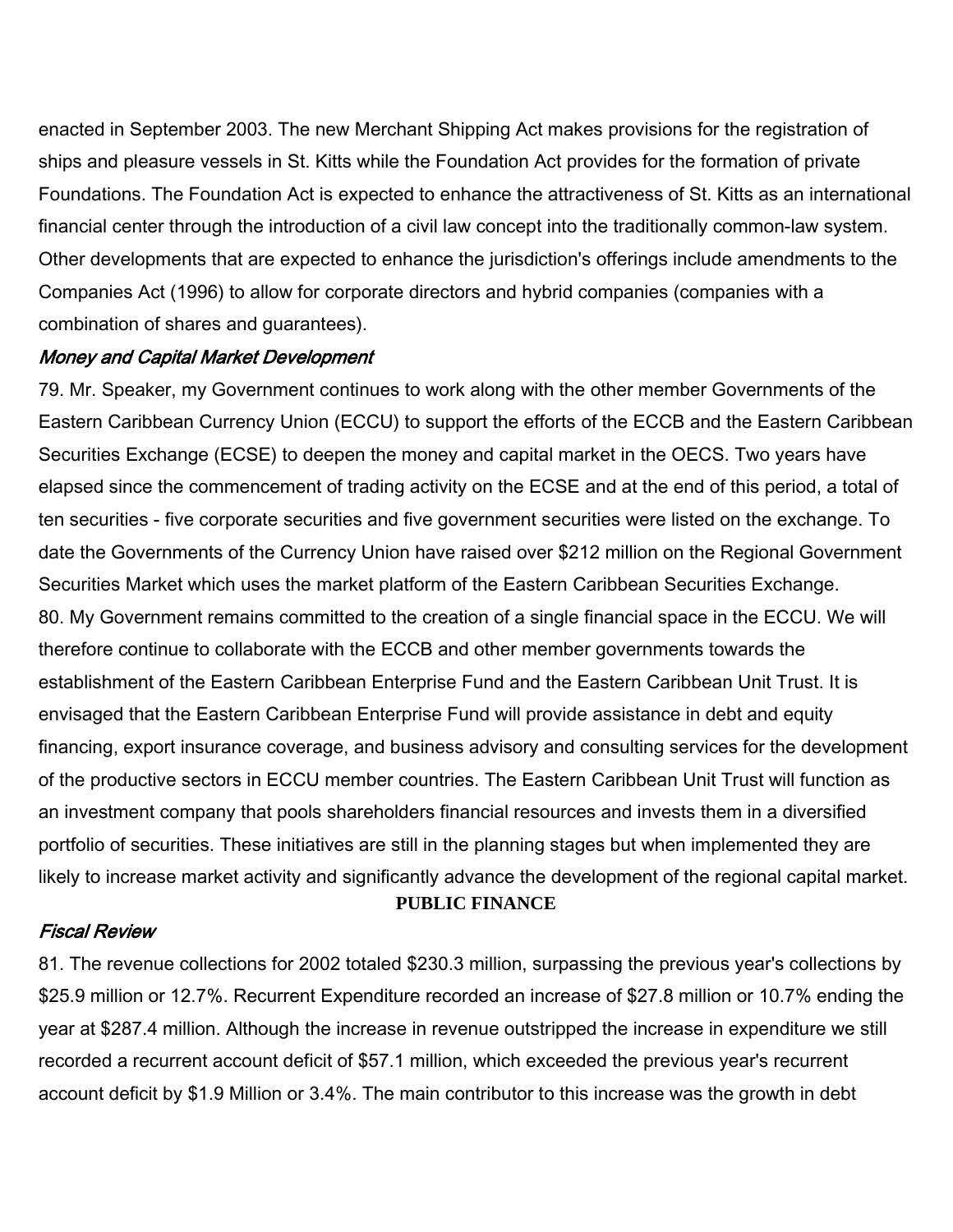service payments by \$22.4 Million arising from the interest payments in respect of the financing of the deficit and the commencement of repayments on several loans in respect of which the moratorium on principal repayments came to an end in 2002.

82. Mr. Speaker, Capital Expenditure for the year, as reported by the Director of Audit amounted to \$38.2 million. Of this amount \$16.6 million was funded from grants and the remaining \$21.6 million was funded from loans and overdraft. The expenditure on the capital account combined with the recurrent account deficit and net lending to public corporations to push public debt, including bank overdrafts to \$881.9 million. The importance of capital expenditure to the attainment of sustainable growth and development cannot be overemphasized. For this reason the economic infrastructure projects over the year were concentrated in the areas of water, electricity, waste management and telecommunications. Capital expenditure in the social services sector was also strong, particularly in the areas of health and education. 83. The specific capital projects financed during the year included development projects such as the Basseterre Fisheries Complex, the OECS Telecommunications Project, Upgrading of the Billing system for the Electricity Department, the Drinking Water Improvement Project, continuation of the Basic Education Project, the CFB College Hospitality Unit, the Solid Waste Management Project, continuation of the JNF General Hospital Rebuilding Phase I, the St Paul's Sporting Complex and the Emergency Recovery and Disaster Management Project.

84. It is worthy of note that, apart from debt service payments, recurrent expenditure growth in 2002 was relatively subdued as a result of my Government's strong focus on expenditure control during that year. Moreover, revenue increased dramatically in that year in response to a number of initiatives by Government aimed at upgrading the technical capability and strengthening the administrative efficiency of revenue collecting departments.

85. Mr. Speaker, those persons who read the IMF publications in respect of St. Kitts & Nevis would observe that the IMF has reported that the current account deficit actually declined from \$48.5 million in 2001 to \$35.9 million in 2002. In other words, in 2002, notwithstanding the economic malaise that had gripped the entire world and the prediction of doom and gloom immediately after the September 11 terrorist attack in the previous year, we were successful in reducing the current account deficit by 26%. 86. In arriving at their numbers the IMF employs a system of Economic Classification that is adopted internationally and that facilitates comparison between the various countries of the world. However, in my presentation so far I have used the information provided by the Director of Audit, who has applied the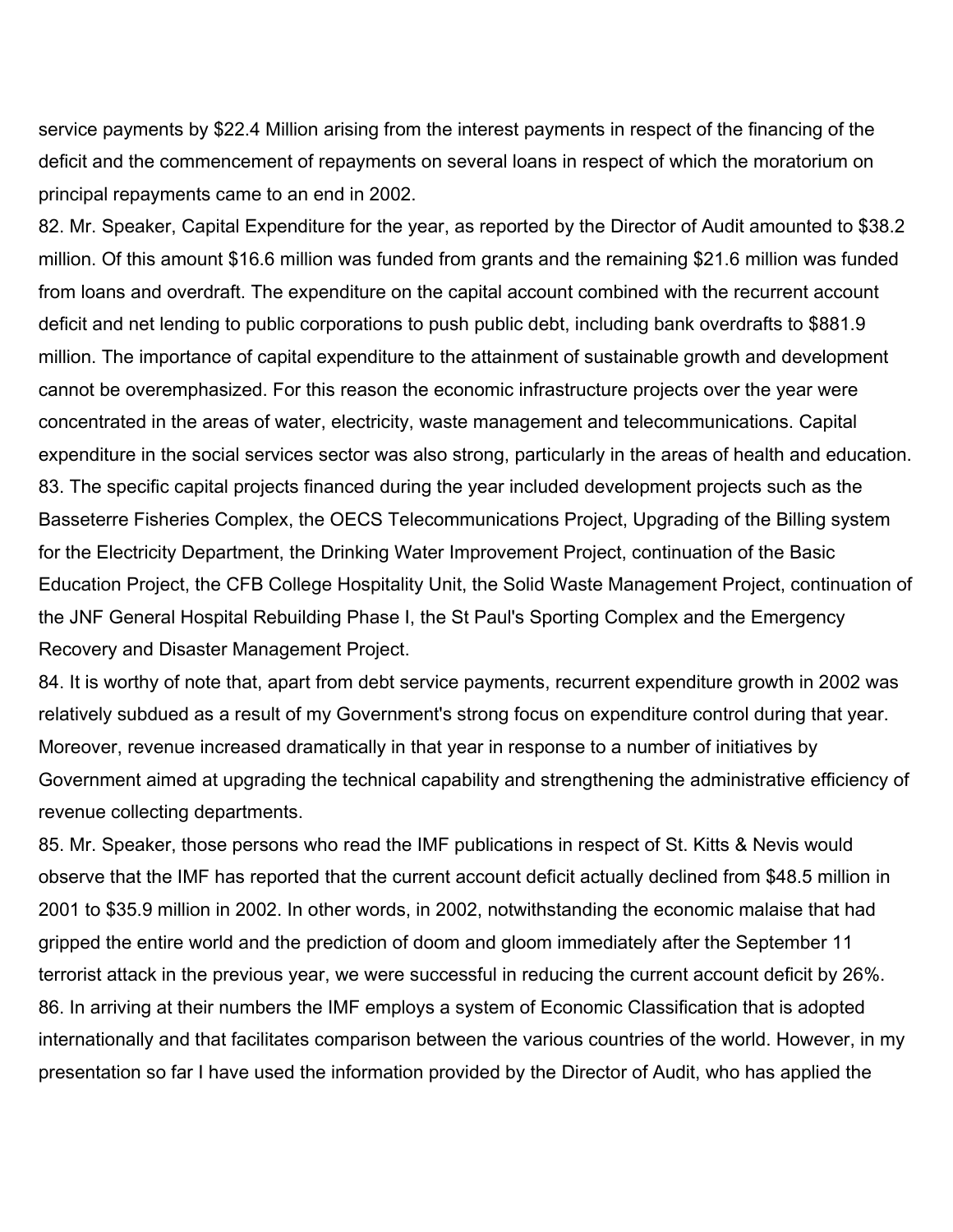methodology authorized by the Laws and Regulations of St. Kitts & Nevis. The main differences between

the IMF Economic Classification and the Methodology employed by the Director of Audit are as follows:- Interest on debt is treated as expenditure by both the IMF and the Director of Audit, but the repayment of principal is treated as financing by IMF while it is treated as expenditure by the Director of Audit. Sale of property is treated as recurrent revenue in the Audited Accounts; while it is treated as capital revenue in the Economic Classification used by the IMF and therefore, does not affect the current balance. The proceeds of loans are treated as capital revenue by the Director of Audit, while they are treated as financing by the IMF.

87. I have taken time out to highlight these differences, and to present information in both formats, because during the early months of next year, my Government intends to introduce a new Financial Administration Act that will, among other things, allow the presentation of public accounts using the internationally recognized Economic Classification.

88. Mr. Speaker, the improvement in the current account balance reported by the IMF in respect of 2002, has been sustained throughout 2003 through our implementation of a very successful fiscal stabilization programme. As part of this programme, we collaborated with the Caribbean Regional Technical Assistance Centre to establish various fiscal targets and we have successfully put in place a monitoring mechanism to ensure that we meet these targets. When it became apparent that we would quite comfortably achieve the targets, we agreed with the IMF in the middle of this year, that we would revise the targets and set even tighter target. I am pleased to report, Mr. Speaker, that based on our performance to date, we expect that when the out-turn for 2003 is reported, it will show that we have exceeded all the targets set in respect of our fiscal balances.

89. In fact, as late as November this year, we invited the IMF to visit St. Kitts & Nevis, to provide advice in respect of the 2004 budget. In their concluding statement they indicated their concern about the level of the public debt and suggested a variety of ways to deal with this problem, but they also indicated that "the economic rebound, which is expected to gain momentum in 2004, provides an opportunity to reduce the debt burden that clouds the economic outlook". In terms of our fiscal performance up to the date of their visit, they reported that "fiscal balances have improved strongly in 2003" and that "key reforms have been implemented that can be expected to contribute to strengthened fiscal outcomes for many years to come." 90. Mr. Speaker, we know the origins of the public debt. In particular, a series of exogenous shocks, including natural disasters of unprecedented frequency, dealt a severe blow to our fiscal position and public debt. In addition our graduation from the use of soft resource of international financial institutions has dramatically increased the cost of our borrowings, and this increased cost continuously exert upward pressure on the stock of debt. But we also know, that whatever the cause of the debt, we simply cannot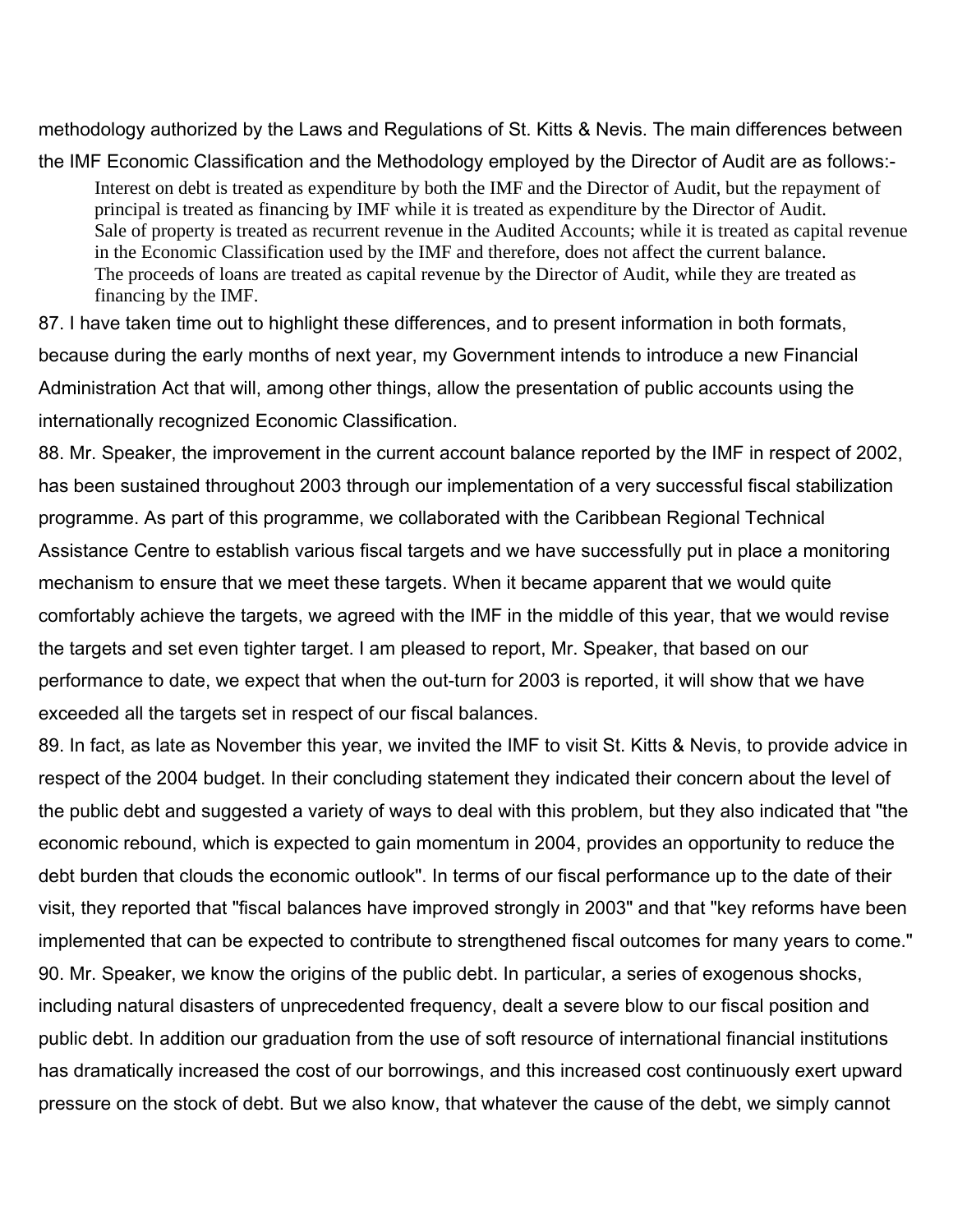ignore the fact that the level of the public debt is such that it must be addressed comprehensively if we are not to put the future growth and development of our Federation at risk.

91. I believe, that it should be evident from my presentation here today that my Government is on the right track. We have been taking the actions necessary to correct the problem, and we have been achieving impressive results. It is these actions that have enabled our Federation to maintain its impeccable record in servicing debt and in meeting all of its financial obligations. Of course, we must sustain all of our activities aimed at fiscal stabilization and debt reduction if we are to minimize the risk to our continuing growth and bring the debt to satisfactory levels within a reasonable time frame.

#### Fiscal Prospects

92. The Financial Summary by Economic Classification, as reported on the first page of the Estimates, indicates that Recurrent Revenue for 2004 has been estimated at \$284.4 million. This represents an increase of \$43.2 million or 17.8% over the estimate of \$241.2 million for 2003. Recurrent Expenditure has been estimated at \$268.9 million representing an increase of \$9 million or 3.5% over the estimate for the previous year. Hence a recurrent account surplus of \$15.5 million is being projected for 2004 and this compares quite favourably with the deficit of \$18.7 million projected in last year's Estimates.

93. We are particularly pleased that notwithstanding the difficult times the entire globe has been facing, we have reached the stage where we can realistically project a current account surplus. This implies that despite the level of our public debt, our recurrent revenues would be sufficient to meet all recurrent expenditure including interest charges on the public debt, and contribute a surplus of \$15.5 million to the financing of capital projects. This projection for 2004 is very realistic when one considers that although we projected a current account deficit of \$18.7 million for 2003, all the indicators suggest that we could come very close to achieving a balance or a small surplus by the end of this year.

94. Mr. Speaker at this juncture the critical issue facing our Nation is the stabilization of our fiscal position. We have been taking several steps in this direction over the past few years and now we feel that the time is right to take even more decisive action in strengthening our position by targeting a current account surplus. We believe that persistent large deficits are unsustainable and they could send a negative signal to the international community and to local and foreign investors. When we consulted with the Economic Partners in respect of the 2004 budget they shared our concerns in this regard and I am particularly pleased that we are able to deliver a budget that addresses their concerns in this regard. 95. In many countries, in order to achieve this level of fiscal prudence, governments have been forced to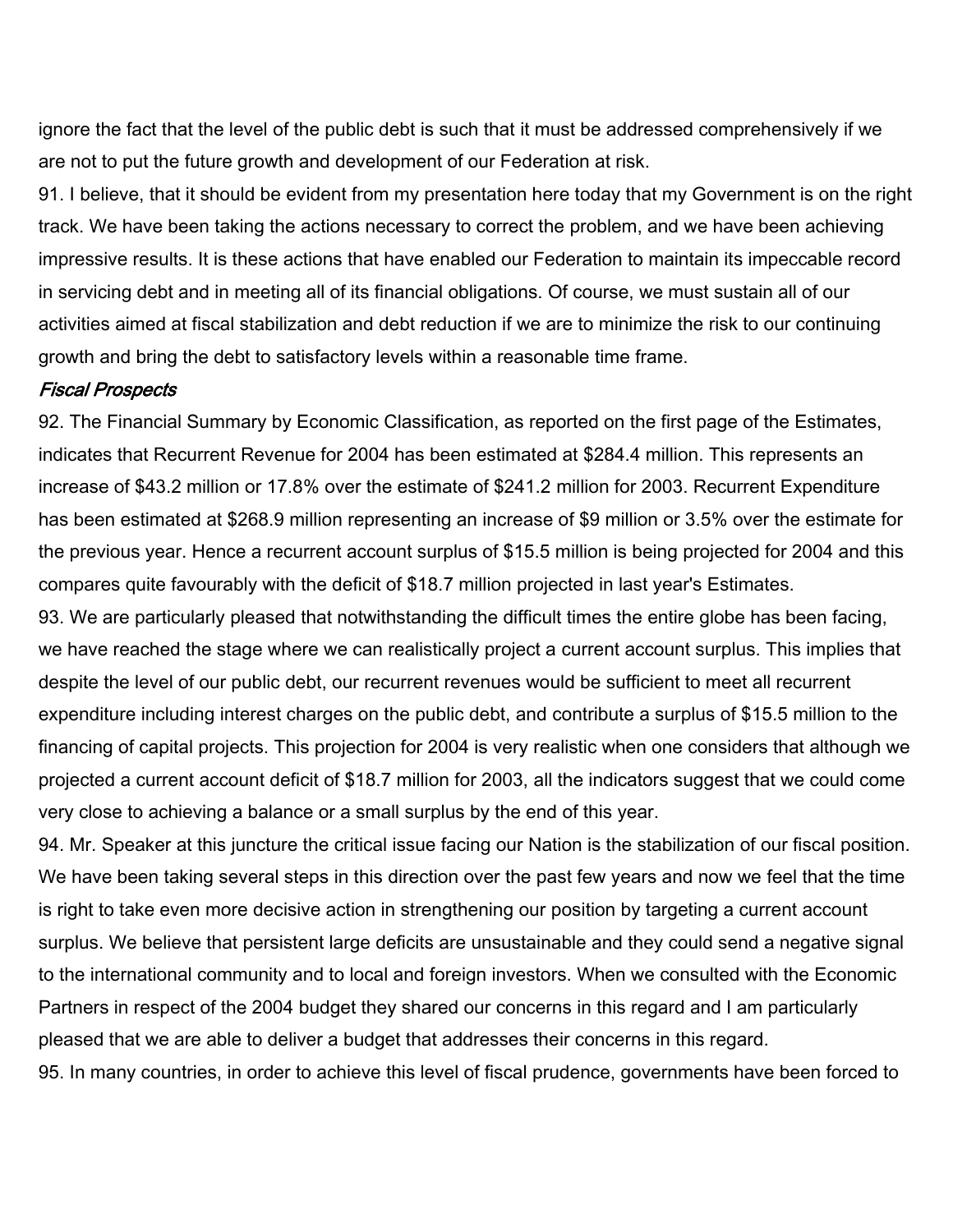adopt draconian measures including the laying off of workers to achieve the level of fiscal adjustment that we achieved in 2003. However, as I indicated in my budget address last year, I was determined that no public sector worker whatsoever would be laid off because of our programme of fiscal stabilization. Hence, the progress that we have made towards fiscal stabilization is the result of increased vigilance in revenue collections, improved efficiency in the operations of public sector entities and tighter control of expenditure

96. The growth of the civil service is being restricted in the medium term by attrition and tighter control of the wage register through the computerization of non-established workers wage records. Additionally the Ministry of Finance is in the final stages of implementing commitment accounting which will prevent the various Ministries from generating orders which exceed their allocations. In the mean time in order to control expenditure on goods and services the system of pre-authorization of expenditures by the Ministry of Finance for both overseas and local procurement has served as an important control measure. On the capital account, we are controlling expenditure through tight procurement procedures and through the careful selection of projects that best achieve Government's objectives of stimulating growth, promoting development and advancing the standard of living of our people.

97. Through the application of these cost curtailment strategies, we have been able to reduce the total allocation on Goods and Services by 6.1% from \$55.3 million to \$51.9 million. We have also managed to reduce the allocation to wages by \$1.6 million or 6.1% from \$26.2 million to \$24.6 million. The targets will be accomplished through a combination of obtaining better value for money in procurement, the freezing of public sector employment and confining the filling of vacancies to extraordinary circumstances. In addition, interest on domestic debt has been reduced by \$3.1 million largely initiated by the interest rate which the market set for our bond when it was launched on the Regional Government Securities Market. 98. Mr. Speaker, because of these reductions in budgeted allocations for Goods and Services and Wages, we have been able to reduce the budgetary allocations to ten of the sixteen ministries. What is even more remarkable is that we expect that these savings will be achieved through efficiency gains so that the programmes of the Ministries will not in any way be compromised. In fact, the corporate plans which the ministries have been required to submit to the Ministry of Finance in support of their budget requests, suggest that in most cases the effectiveness of the programmes and activities of the various Government Ministries will be significantly enhanced so that the public should benefit from better quality services.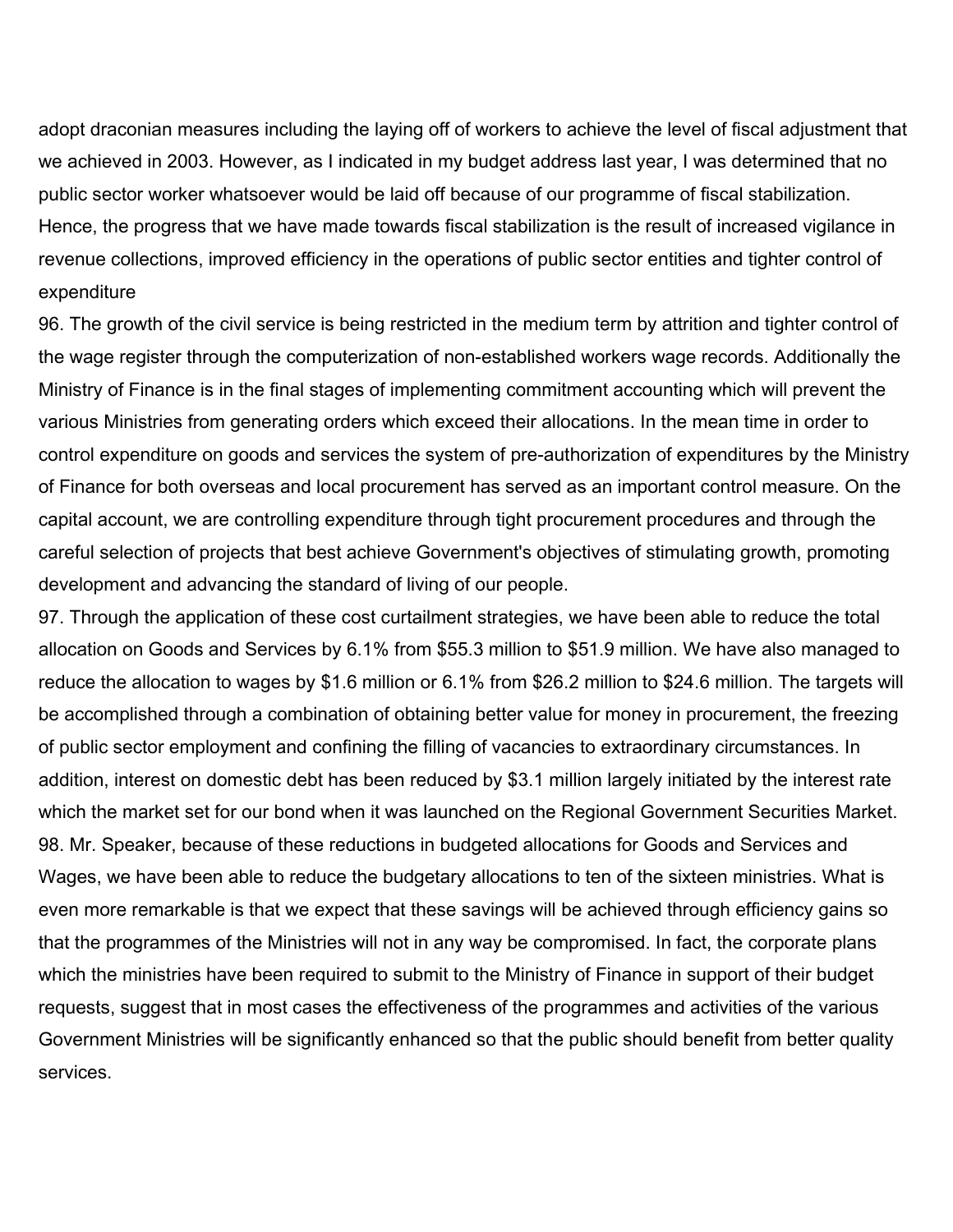99. Over the medium-term, we intend to employ e-Government systems through the deployment of advanced technologies aimed at achieving even greater effectiveness and efficiency. Already the Inland Revenue Department is making steady progress in computerizing the administration of its various taxes. In addition, as part of the Secondary Education Project, an Education Management Information System (EMIS) is being instituted, and it will result in connectivity between all secondary schools and the Education Department to allow for real time management as well as the tracking of the school system. The Accountant General's Department is also receiving technical assistance from the Eastern Caribbean Economic Management Programme to its Information Technology systems to give departments real time access to the information stored at the Treasury and to allow greater centralized control over expenditure. We expect this process to continue so that over time there would be connectivity between all Government departments to allow for the sharing of information and the exploitation of synergies between the operations of the various Government departments.

100. Mr. Speaker, despite the reduction in recurrent expenditure we have been able to apply some of the savings that are expected to be generated through increased efficiency, to provide additional resources to programmes which we deem critical. In particular, the Ministry of Public Works, Utilities, Transport and Posts was allocated an additional \$2.0 million to provide for the implementation of a more comprehensive programme of maintenance and servicing of the generators. Mr. Speaker, I have been very concerned about the frequent power outages that our various communities have been experiencing. We have had problems relating to the distribution lines, which quite often impacted the generators. This matter is being addressed through the Crown Agents Water and Electricity Project that is replacing a substantial portion of our electricity distribution system. This project will also upgrade and expand our substations so that a problem in the distribution lines at a single location would not result in a power outage in half of the island. Instead the outage would be restricted to the particular area in which the problem occurs. In addition, we expect the additional resources provided for maintenance and servicing will allow more frequent overhaul of our generators and minimize the probability of breakdowns. We are confident that by the end of the Crown Agents Project, the frequency of power outages would be reduced dramatically.

101. The Department of Culture received an additional \$700,000 to assist in hosting the annual Music Festival given the increasing significance of this event to our economy. The surveys carried out in respect of the impact of the Music Festival indicate that the benefits accruing to our Federation from this important Festival already outweigh the costs and are increasing each year. The Festival plays a particularly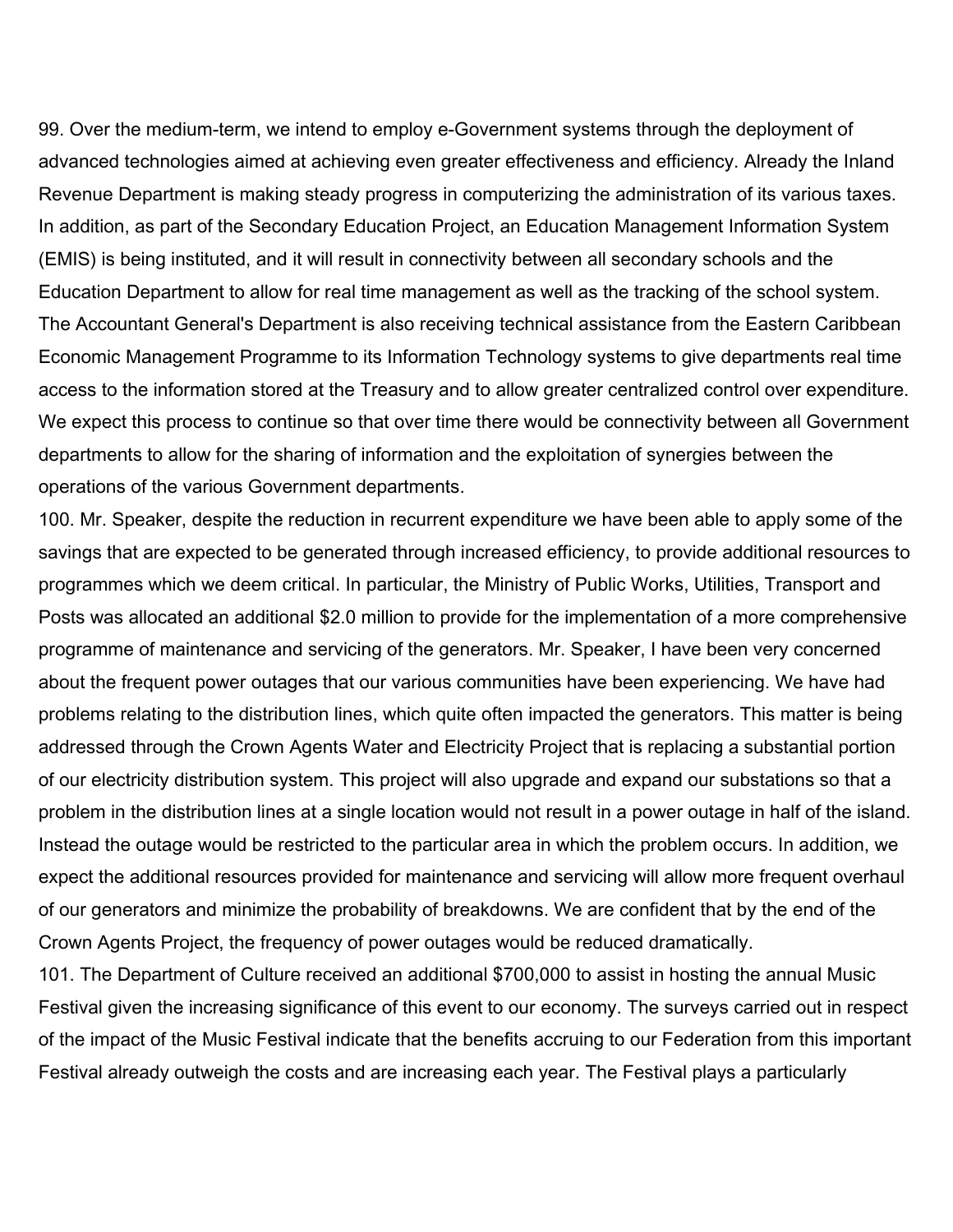important role in boosting tourist arrivals after the end of the tourist season, promoting cultural development, and creating greater awareness of our Federation in the international tourist marketplace. 102. An additional \$775,768 was allocated to the Police Department to allow the Police to enhance their activities aimed at fighting crime. We feel that human resource development must be a critical component of any programme designed to enhance the capabilities of the Police Force. Hence, most of the increased allocation to the Police is to facilitate training activities. In particular, four middle Officers have just completed training at Centrex in Bramshill, England and another four Officers are scheduled to proceed to Bramshill for similar training in 2004. Provisions have also been made in the 2004 Estimates for the operations of the Canine Unit which was established earlier this year with two appropriately trained Officers and two sniffer dogs. It expected that at least four other officers will be trained and four additional dogs will be acquired during 2004. My Government will spare no effort to eradicate crime and to ensure that our citizens and visitors can go about their business peacefully and free of fear. We therefore intend to re-examine the structure and operations of the Force with a view to providing it the capacity to launch an even more effective campaign against crime.

103. The Ministry of Social Development, Community and Gender Affairs was given an increase in the amount allocated to pay home care officers because of the need to expand our programme of care to the elderly. Provision has also been made in the budget to lend support to this Ministry as it implements its plans to initiate several programmes aimed at supporting and protecting the poor and under-privileged groups in our society. This Ministry has been charged with the responsibility for implementing the National Human Development Agenda in our Federation. In this regard, the Ministry will work with the National Human Development Council to monitor our progress in achieving our National Human Development goals, which include among other things, the eradication of poverty. My Government hopes to use this mechanism to coordinate our various poverty alleviation programmes and to give greater focus and strategic direction to these programmes.

#### Development Projects

104. The capital budget for 2004 amounts to \$90.2 million. Of this \$37.8 million will be funded from Development Aid, \$43.9 million from Loans and \$8.5 million from Revenue. We have been very careful to ensure that the capital budget is not inflated with projects which have little expectation of being implemented in 2004.

Hence the capital budget is essentially an action plan which we will strive to implement in full during the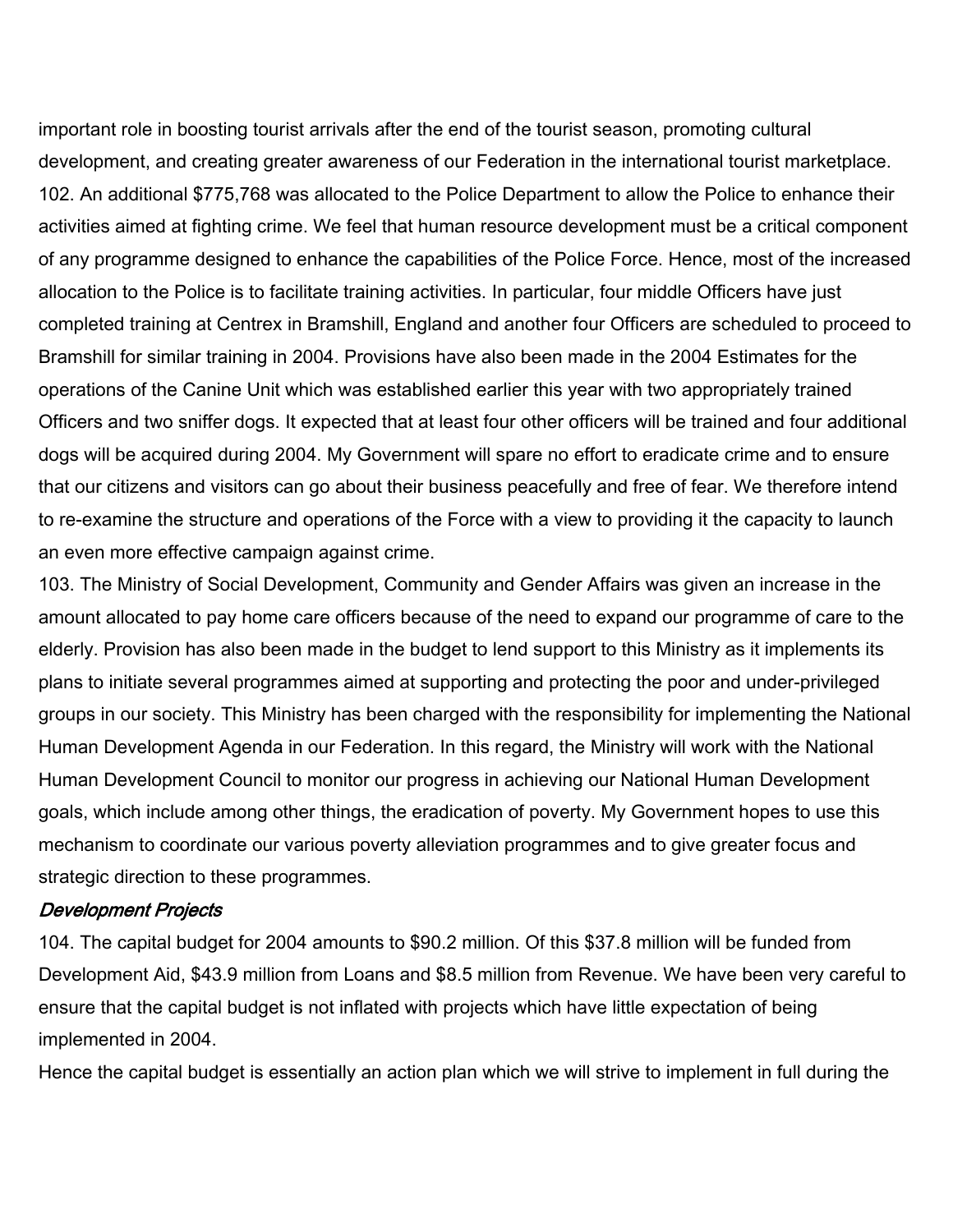course of 2004.

105. Mr. Speaker we must continue to build our infrastructure to ensure that we can respond to the demands that will be placed on it from the expected increase in tourism and other economic activities. We will therefore continue implementing the electricity supply improvement project and water improvement programme with a view to eliminating the supply and distribution deficiencies. We know that consumers are still suffering inconveniences from the occasional disruption of supplies, but we are confident that upon the successful implementation of these projects, the situation will improve dramatically. 106. Mr. Speaker, we expect that the construction of the West Basseterre Bypass road will commence in 2004. This road will help to relieve the traffic congestion in Basseterre by allowing persons traveling from the airport and other villages beyond the airport to the west of the island without having to pass through Basseterre. The project for the construction of this road will also include a major traffic study out of which we expect to implement various strategies to facilitate the free and easy flow of traffic in Basseterre. 107. We expect that these infrastructural projects will not only provide additional conveniences to our people but will also accommodate the increasing number of tourists that we expect to visit our shores. We know that tourists who visit our Federation would only return if their first experience is pleasant. We are therefore committed to implementing a major project that would ensure that our heritage sites and tourist attractions are well maintained and clean. This programme would also involve a massive training component, through the instrumentality of the brand new Hospitality Centre of the CFB College, to train a large number of our people to take advantage of the opportunities that are rapidly being created in the tourist industry.

108. We also plan to implement a number of social projects that would uplift our people and support the economic sectors of our society. In this regard, we will continue with the implementation of the Basic Education Project and the Secondary Education Development Project. This will bring a new secondary school to Saddlers and is also expected to fund the modernization of the management, content and delivery of secondary education in our Federation. My Government views education as the vehicle which will improve our competitiveness in the global economy and empower our people in poor communities to free themselves from the grip of poverty. To this end we are seeking to enhance the relevance of the education that we provide at all levels and to improve and expand access to quality education. 109. The area of Community and Social Development is very important in our development strategy as this provides an avenue for communities to contribute to the development process. We therefore intend to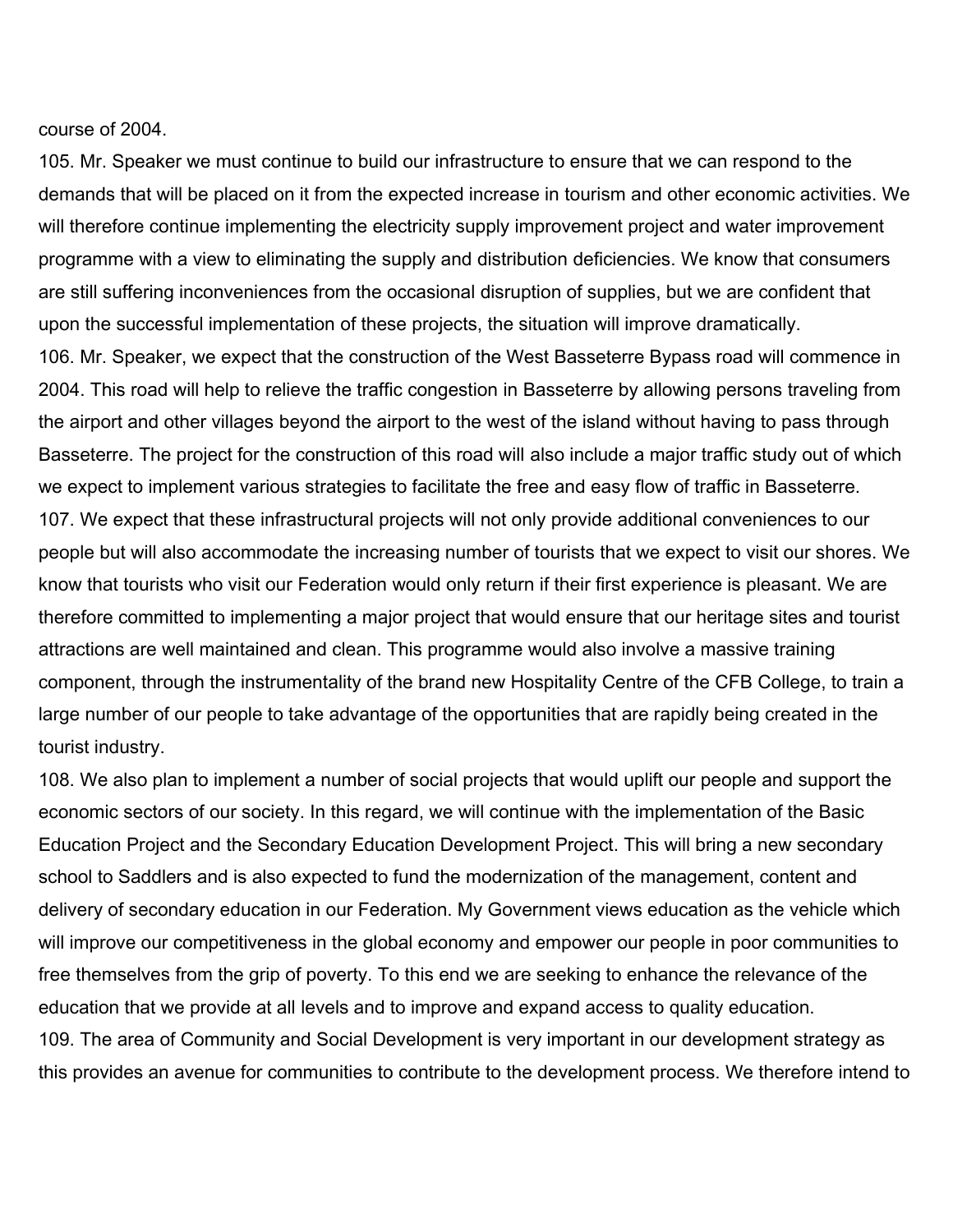construct a multi-purpose center and recreational facilities in the La Vallee/Fig Tree area, a community center at Cayon and a multi-purpose and day-care center at Challengers. In addition we plan to build a new co-ed juvenile rehabilitation centre to deal with the problems of our young people at risk.

110. Mr. Speaker, we consider sports as a primary vehicle for engendering positive community spirit. We therefore continue to commit substantial resources to sports development. During the course of next year we will carry out construction in respect of the Newtown Sporting Complex and the Bird Rock Cultural and Sporting Centre. The major sporting project however will be the Warner Park Development, which will include the Kim Collins International Athletics Track and new cricket facilities that we expect will significantly improve our chances of hosting World Cup 2007 cricket matches.

111. We are also determined to keep our communities safe. We therefore intend to construct Police Stations in Dieppe Bay, Frigate Bay and Tabernacle. In addition, we have allocated resources to provide the Police with modern fingerprinting and radio equipment to assist them in fighting crime in the various communities and commercial areas in St. Kitts & Nevis.

112. Mr. Speaker, during 2004 we will be executing the World Bank funded projects for HIV/AIDS and the reconstruction of Pogson Health Facility costing in excess of \$19 million. We are conscious of the devastation that HIV/AIDS can wreak on the work force of a small island such as St. Kitts & Nevis. We are therefore intensifying our efforts to make our citizens more aware of this pandemic and to provide persons suffering from the disease with adequate care and easy access to the appropriate drugs. New focal points will be identified and utilized for the fight against HIV/AIDS. The Pogson Hospital will be rebuilt to serve the people of Sandy Point and other nearby villages, and it will provide a comprehensive range of improved and expanded medical and health services to these communities.

113. My Government is also continuously improving the capabilities of the JNF France General Hospital. By the end of this year we will establish a Dialysis Unit that would be offering peritoneal dialysis at the JNF General Hospital; and during the course of next year the services will be expanded to include haemodialysis. We also expect that our citizens would be able to access improved radiological services through the deployment of new CAT scan equipment at the JNF General Hospital.

114. Mr. Speaker, I must mention that, apart from the capital projects included in the Estimates, a number of development projects are being implemented by public corporations. In particular, the St. Kitts Air and Sea Ports Authority will be implementing projects in respect of the construction of a new cruise ship pier at Port Zante, and the upgrading of the facilities at the R. L. Bradshaw International Airport to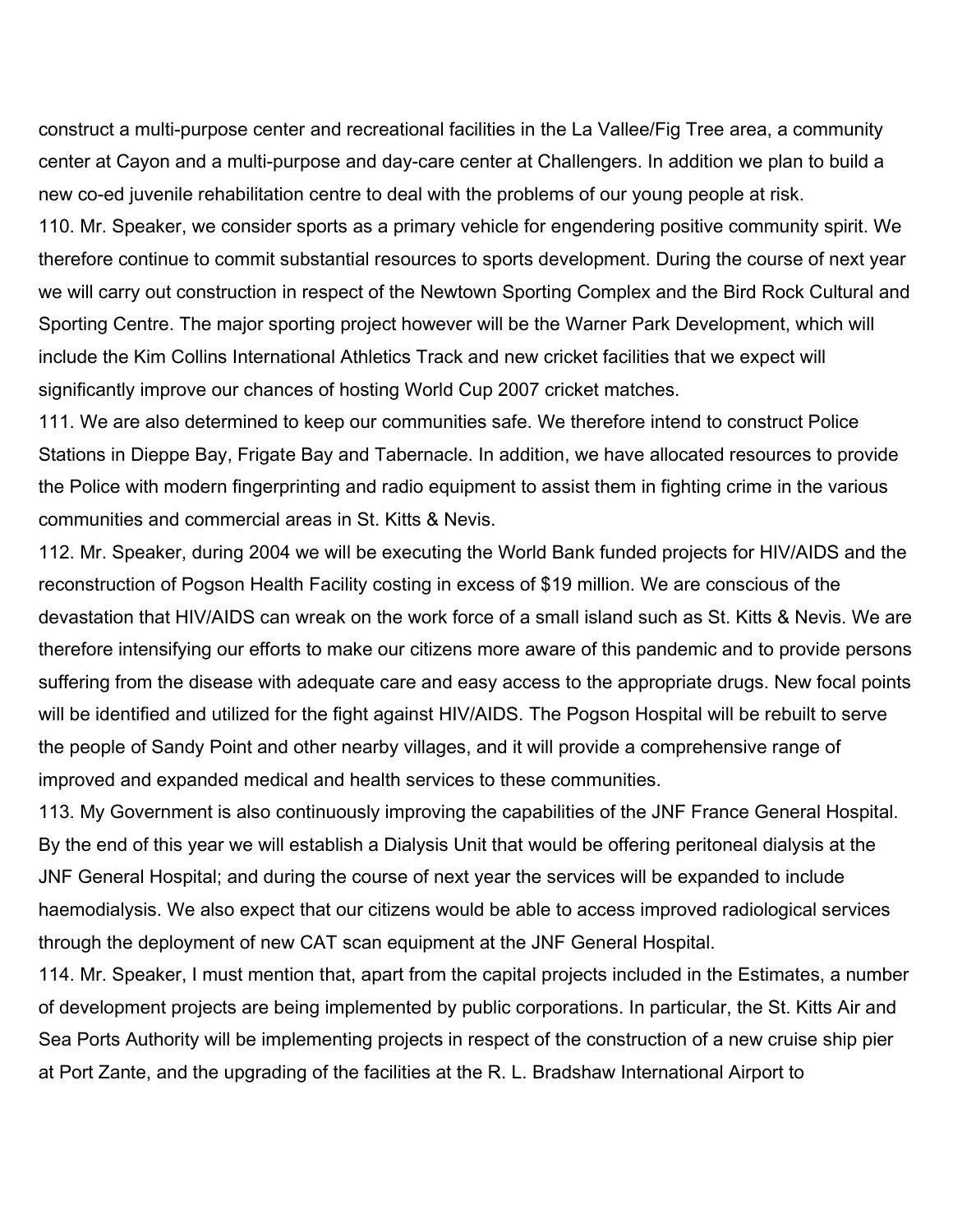accommodate additional jets. In addition, the NHC is playing a proactive role in housing and is expected to construct at least 500 affordable homes in 2004. In fact, we have also approved a number of private sector housing projects which could make result in the construction of up to 1000 additional homes in the upcoming year.

115. Mr. Speaker we are confident that the mix of capital projects which we intend to pursue in 2004 will contribute to the attainment of our development objectives which include the enhancement of competitiveness and productivity through human resource development; the strengthening of our healthcare delivery systems; the development of the physical infrastructure necessary to support our service-oriented economy; and the advancement and protection of our communities through various social, recreational and security projects. Ultimately, our goal is the empowerment of our people through the creation of opportunities for them to realize their full potential and to progressively and continuously advance the quality of their lives. We are truly convinced that our progress towards this important goal will be significantly advanced through the implementation of the capital projects included in the Estimates for 2004.

116. I now turn to Fiscal Measures and Other Budgetary Initiatives.

### Fiscal Measures and other Budgetary Initiatives

117. Mr. Speaker, this portion of any budget address usually generates considerable interest and even anxiety. Moreover, in the context of the economic malaise and the high risk of crises that characterize the global and regional economy, I have no doubt that our citizens would expect to contribute a little more to the fiscal stabilization effort.

118. The fiscal challenge that we face is magnified by the need for us to ensure that the people who work diligently and conscientiously in implementing Government's plans and programmes are duly compensated. Our Civil Servants and other employees of the Government have been without an increase for nearly four years, and we must find some way of ensuring that at some time during the course of next year, their pay packages would be adjusted to reflect the high level of committed and dedicated service that they provide to the people of this country. In fact, we are now in the process of setting up a Salary Review Committee that would look at the terms and conditions of employment of public servants and Government employees with a view to making recommendations for improving the entitlements. As part of this review, the position of teachers would be given special attention. Moreover, consistent with our strong focus on poverty alleviation we will also look very closely at the salaries and wages of the lowly paid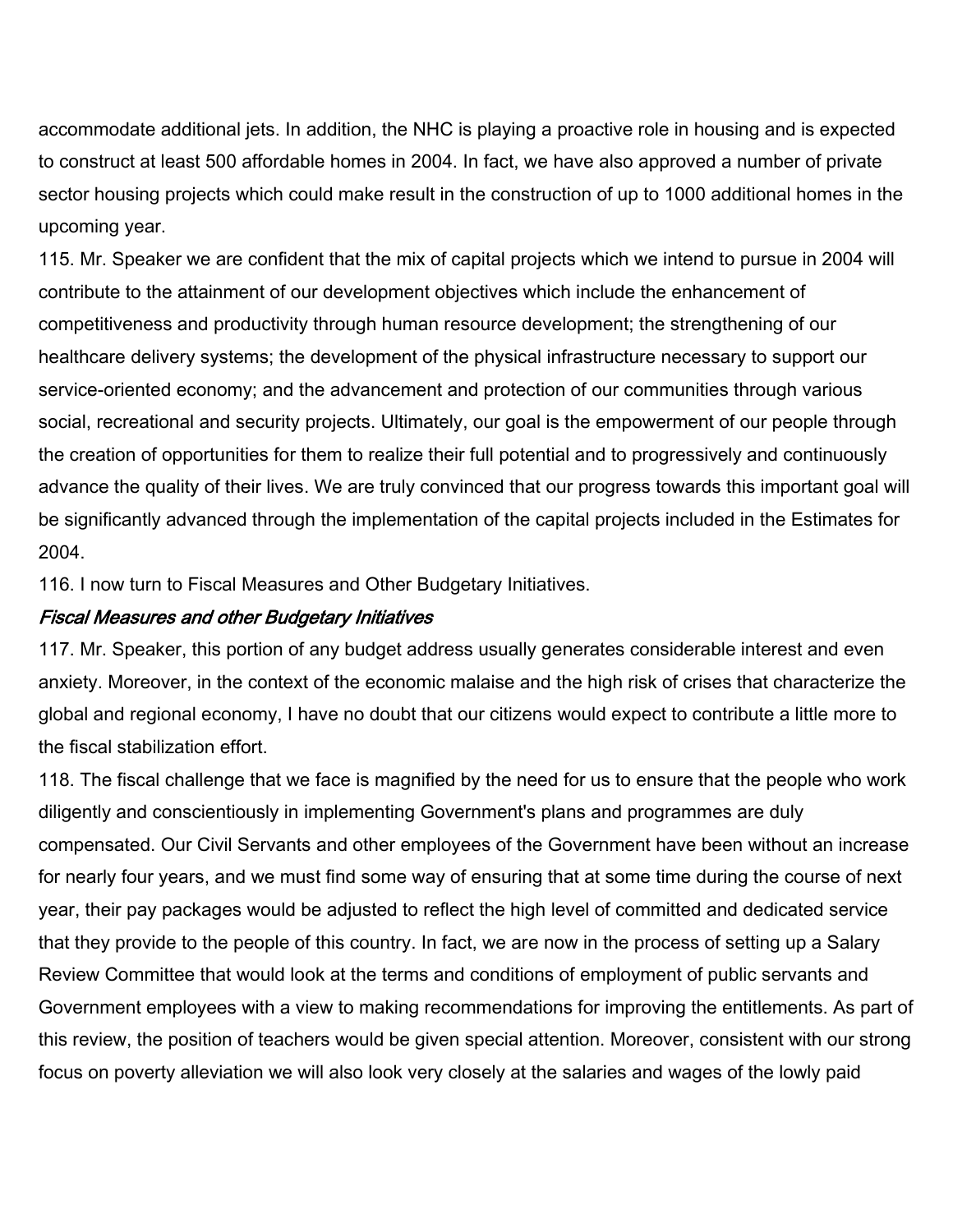workers such as cleaners and other unskilled non-establishment workers to ensure that their pay is at least sufficient to give them a decent level of subsistence for eight hours of service daily.

119. I have been very concerned that the very difficult economic and financial circumstances we face have prevented the Government from paying the usual `double salary' in recent years, because I know how difficult it is to make ends meet at times. However, I am determined to make every effort to ensure that, at some time during the course of next year, Government employees will enjoy the pay increase that they so richly deserve.

120. In reviewing the terms and conditions of service of Government employees, we will also pay attention to peculiar needs of sportsmen and sportswomen who must represent our country overseas from time to time. I have no doubt that the achievements of our World Champion, Kim Collins, have inspired many of our young people involved in sports and athletics. Kim Collins has demonstrated that the capability of our people is not constrained by the size of our islands. But the entire society must give full support and encouragement to our sportsmen and women. I have therefore directed that General Orders be amended to give Government employees the right to full pay during periods in which they are required to be away from work to represent our country in sports or athletics. In other words I do not intend that this privilege would depend on any ad-hoc arrangements between employees and their Supervisors or Department Heads, but that it would be a right provided for by regulations. I urge private sector companies and entities to similarly amend their staff rules and procedures to give our young people a chance to excel and realize their personal dreams as well as the dreams of the entire nation. 121. Mr. Speaker, over the past few months, I have given considerable thought to the possible mechanisms that we could put in place to ensure that our people enjoy the full benefits of the operations of the impressive Marriott Hotel and of the massive growth in the tourism sector that is expected over the next five years. Already, we have been insisting that foreign investors would only be permitted to open businesses in areas where, because of the required level of expertise or capital, locals could not operate effectively and competitively. But this is a defensive strategy that may not be sustainable in the context of globalization. I am convinced that we must aggressively empower our people to take up many of the entrepreneurial opportunities that are being created in our economy. In this regard, my Government is determined to refine our tax concessions regime to provide incentives for foreign investors to enter into joint venture arrangements with local persons. Moreover, during the course of next year, my Government will establish a Business Fund that will provide assistance to small entrepreneurs with viable business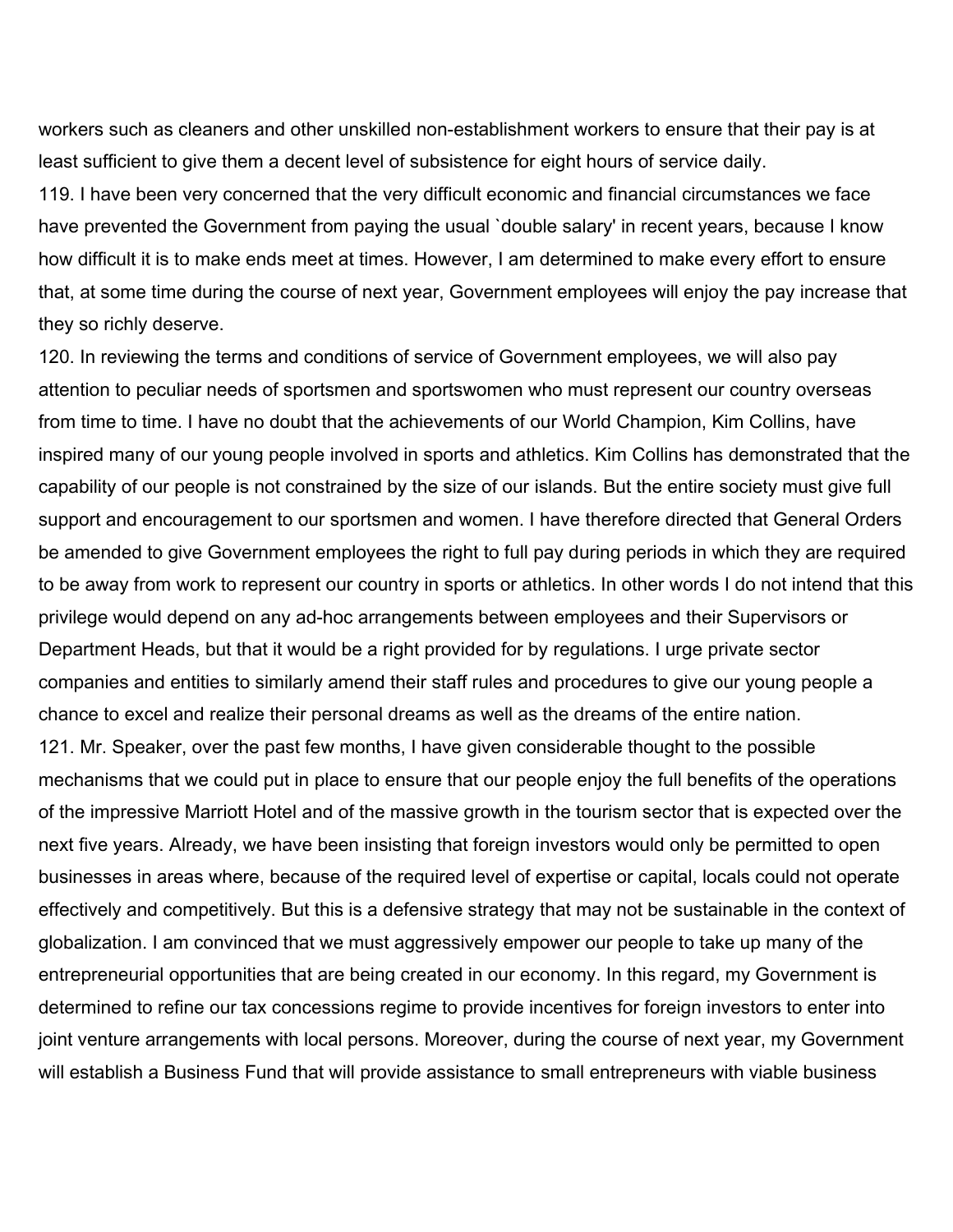projects but without the means of meeting the onerous requirements of existing financial institutions. 122. I am persuaded that our farmers must also get a piece of the action. We could only maximize the benefits that accrue from increased tourist arrivals by ensuring that, as far as possible, they are provided with local products, including agriculture produce. I have therefore directed the Development Bank to set aside some of its resources for lending to farmers at interest rates not exceeding 7.5%. I have also directed the Legal Department to speed up the process providing leasehold or freehold titles to farmers so that they can approach any Bank with adequate security.

123. Our taxi-drivers and tour operators must also get a piece of the action. I find the current fiscal regime, which allows taxi-drivers to import vehicles with no more than 14 seats free of duty, overly restrictive in the context of the surge of tourist arrivals expected next year. We must provide the taxidrivers the means of modernizing and improving their vehicles to move large numbers of tourists with great convenience and comfort, and of adequately servicing the massive cruise ships that are expected visit our shores. I therefore propose that over the 15-month period commencing January 1, 2004, taxi drivers would be permitted to import vehicles with seating capacity of 37 or less, free of duty and consumption taxes.

124. Our students and prospective students must also get a piece of the action. I am of the strong view that our people must be equipped to take up managerial and technical positions in tourism enterprises or to start their own businesses offering specialized services in the tourist sector. I, therefore, intend to initiate a new training programme that would provide financing to persons interested in pursuing studies in key areas of vital importance to the tourism sector. Early in January 2004, a survey will be carried out to identify the areas of expertise that would fall under this programme and shortly afterwards we will establish the programme.

125. Mr. Speaker, I know that these initiatives will cost money, and will add to our fiscal challenges in the short-term. I believe, however, that overtime these initiatives will bear great fruit and increase revenue collections by amounts far in excess of cost of these programmes.

126. Our short-term fiscal challenge is made even more monumental because many of our taxes are being considered discriminatory under the CARICOM, World Trade Organization (WTO) and Free Trade Area of the Americas (FTAA) arrangements. Moreover, some taxes are no longer feasible in the context of globalization. For instance, the Alien Loans Levy which is applied to Foreigners when they borrow monies locally is now proving to be inefficacious. In particular, given the global nature of banking, some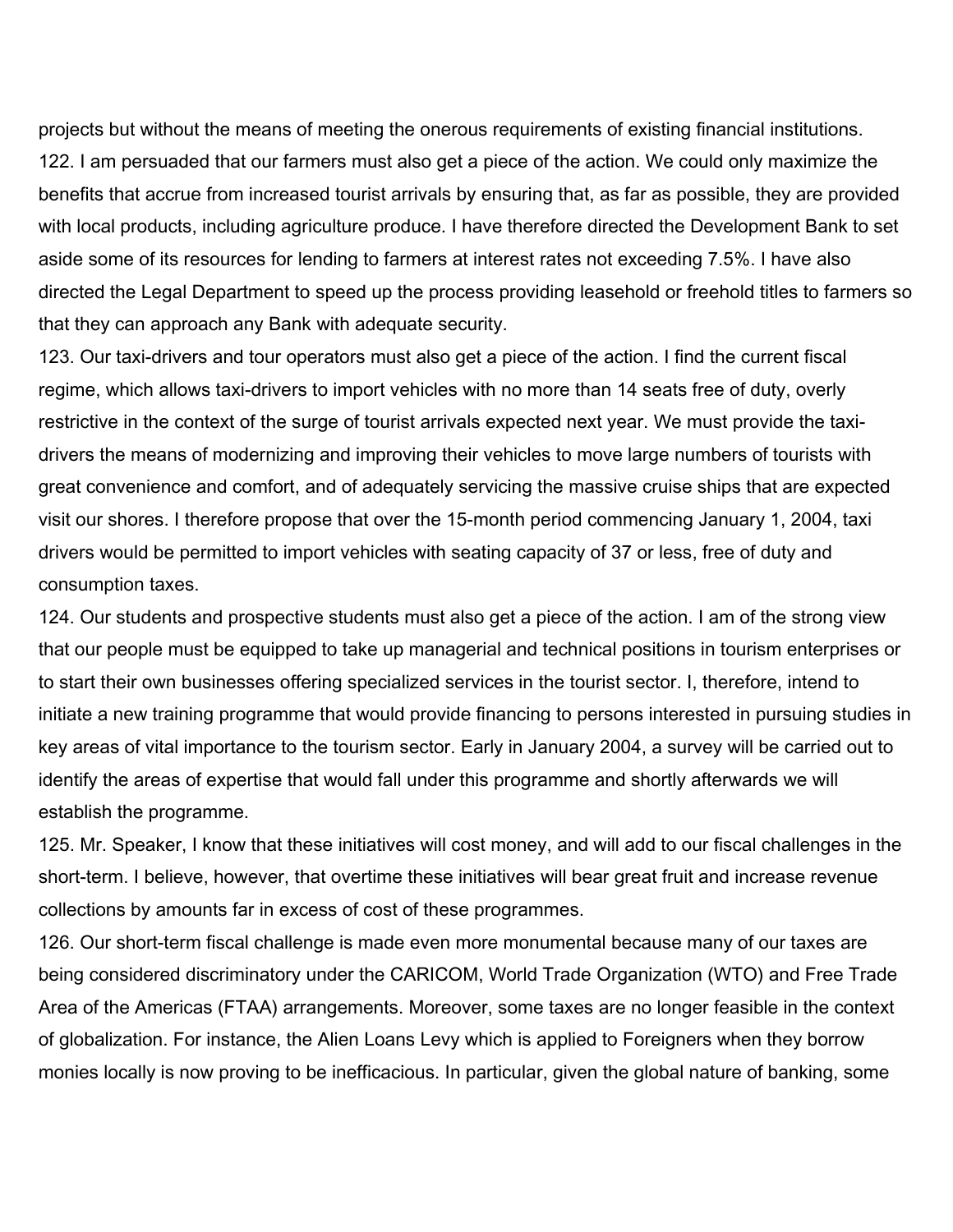local financial institutions are adopting the practice of booking the loans in other countries to avoid the levy. This means that we get neither the benefit of the Aliens Loan Levy nor the benefit of the corporation tax that would have been payable in respect of the interest on the loan if it were booked in St. Kitts & Nevis. Furthermore, much of this tax falls on the immigrant workers in our Federation, including those from Santo Domingo and CARICOM Countries, because they are not able to avoid this levy in the same way as the large foreign companies operating here. I therefore propose the abolition of the Aliens Loan Levy for fiscal year 2004. Of course, we will continue to require that loans made to foreign entities be submitted to the Ministry of Finance for prior approval.

127. Mr. Speaker, our land and house tax legislation is outdated. It is now being recognized by tax administrators all over the world that market value-based property taxes are much more user-friendly and easier to administer than the archaic rental value based property taxes. In addition, we have been participating in the ECEMP project for the modernization of taxes and if we are to benefit from the technical and financial resources available in respect of property tax administration, we must bring our tax system in line with the modern trends that have been adopted by the other countries of the region. During next year, therefore, we propose to pass legislation that would modernize property tax administration and would replace the rental value-based tax system with a market value-based tax system. I must emphasize, however, that these innovations will not carry up the rate of taxes. In fact, we will drop the rate sufficiently to ensure that the taxes payable by property owners remain unchanged during 2004. 128. Of course, our programme of property reassessment is continuing so that if a property is currently undervalued, then the reassessment could result in a change in the taxes payable. Such a change, however, would not result from the implementation of the new system but from the ongoing programme of reassessments that the Inland Revenue Department has been pursuing over the past few years. I must mention, however, that the new legislation would give special concessions to small low-value houses. We propose to set a threshold such that any house with a value below the threshold would not be subject to taxes. This is intended to ensure that home ownership for low-income families does not become too burdensome. This policy initiative is also consistent with our strong focus on the protection of the poor. We believe that home ownership is for both rich and poor, and we are determined to remove the impediments to home ownership by low-income families.

129. Mr. Speaker, I have already indicated some of the successes that increased efficiency in revenue collections and expenditure management has achieved. In 2004, we plan to be even more vigilant. The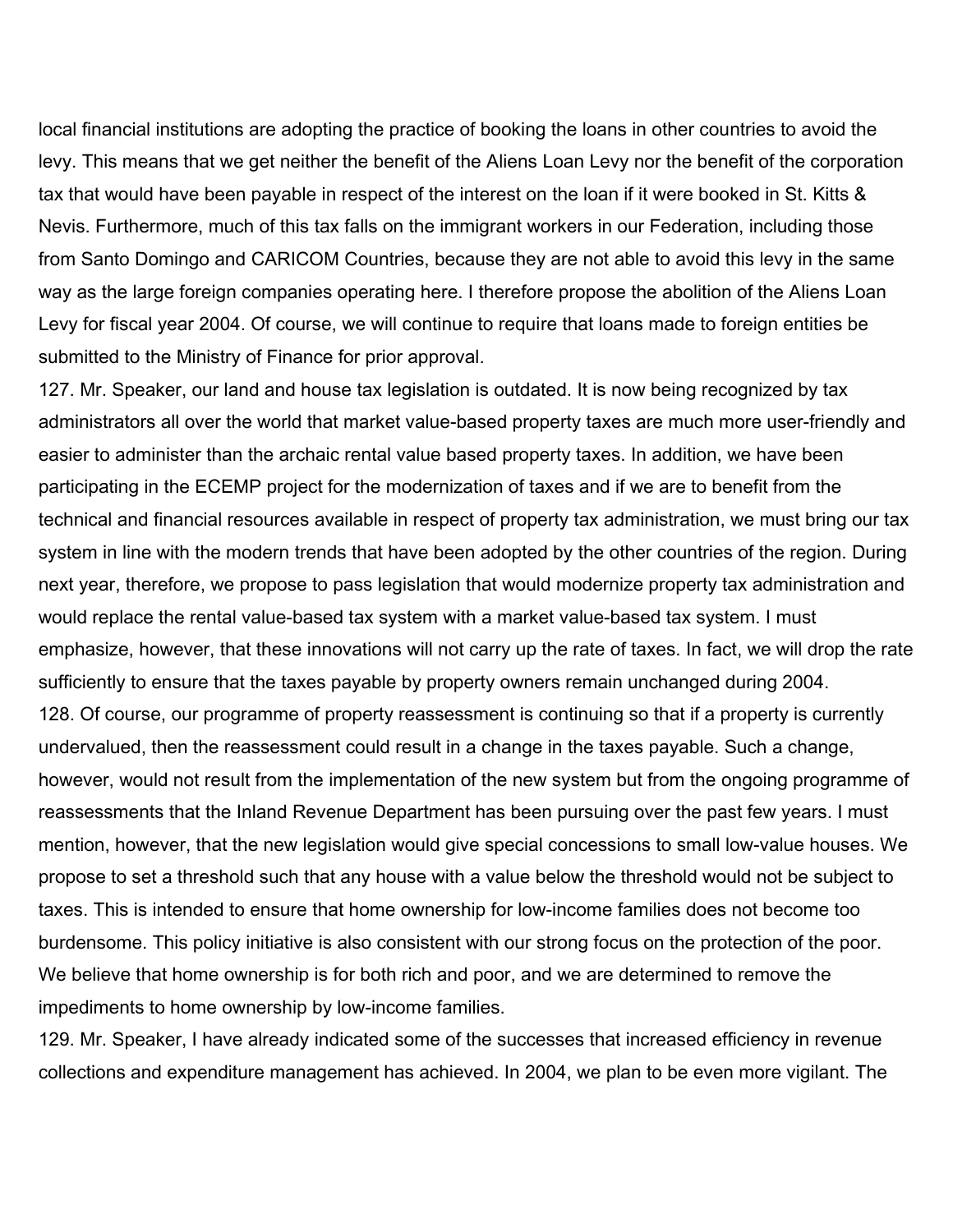programme of tax audits initiated by the Inland Revenue Department will continue and will form part of the ongoing activities of the Department. We have employed the help of Consultants from overseas to assist in implementing the audits and in training our tax auditors. Their compensation is based on a fixed daily rate and it does not depend in any way on the amount of taxes collected. Moreover, as soon as we are satisfied that our local Tax Auditors can carry out the audits without technical support from the Consultants, we will bring the consultancy agreement to an end. These actions are necessary because no modern tax administration can operate effectively without the ability to carry out their own tests and checks to establish the accuracy, veracity and completeness of the returns submitted by taxpayers. 130. The selection of entities for audit is based on objective criteria that are used internationally. No person or entity is being targeted. We therefore urge taxpayers to give the Auditors your fullest support as they carry out their mandate of ensuring that the tax laws of the Federation are implemented in a fair and equitable manner.

131. We are also in the process of implementing a Customs Modernization programme with assistance from the Crown Agents who has made available to our Customs Department two seasoned senior Customs Officers from Her Majesty's Customs and Excise in the United Kingdom. This programme will include, among other things, organizational development, further computerization, human resource development, anti-commercial fraud activities and audit. We will give the Customs Department our full support in enforcing the Customs Laws and Regulations and we ask the public to cooperate with us in this important endeavour that could play a critical role in fuelling the development process.

132. Mr. Speaker, the Governments of the Eastern Caribbean Currency Union have set up a Tax Commission under the distinguished leadership of Sir Allister McIntyre to make recommendations in respect of tax policy and administration for the region. The Commission has issued its report and we plan to publicize the recommendations of the Commission and get the views of a wide cross-section of the community before we decide to implement the recommendations of the Commissioners.

133. It is clear that my Government has been pursuing a wide range of initiatives in our attempt to keep our economy on track in these perilous times. We know that the management of these initiatives will require concentrated effort and attention. My Government intends to give greater focus to core governmental activities by privatizing and commercializing a number of the activities carried out by Government that could be more properly operated through private management or control. We have therefore established a Cabinet Sub-Committee on privatization under the leadership the Deputy Prime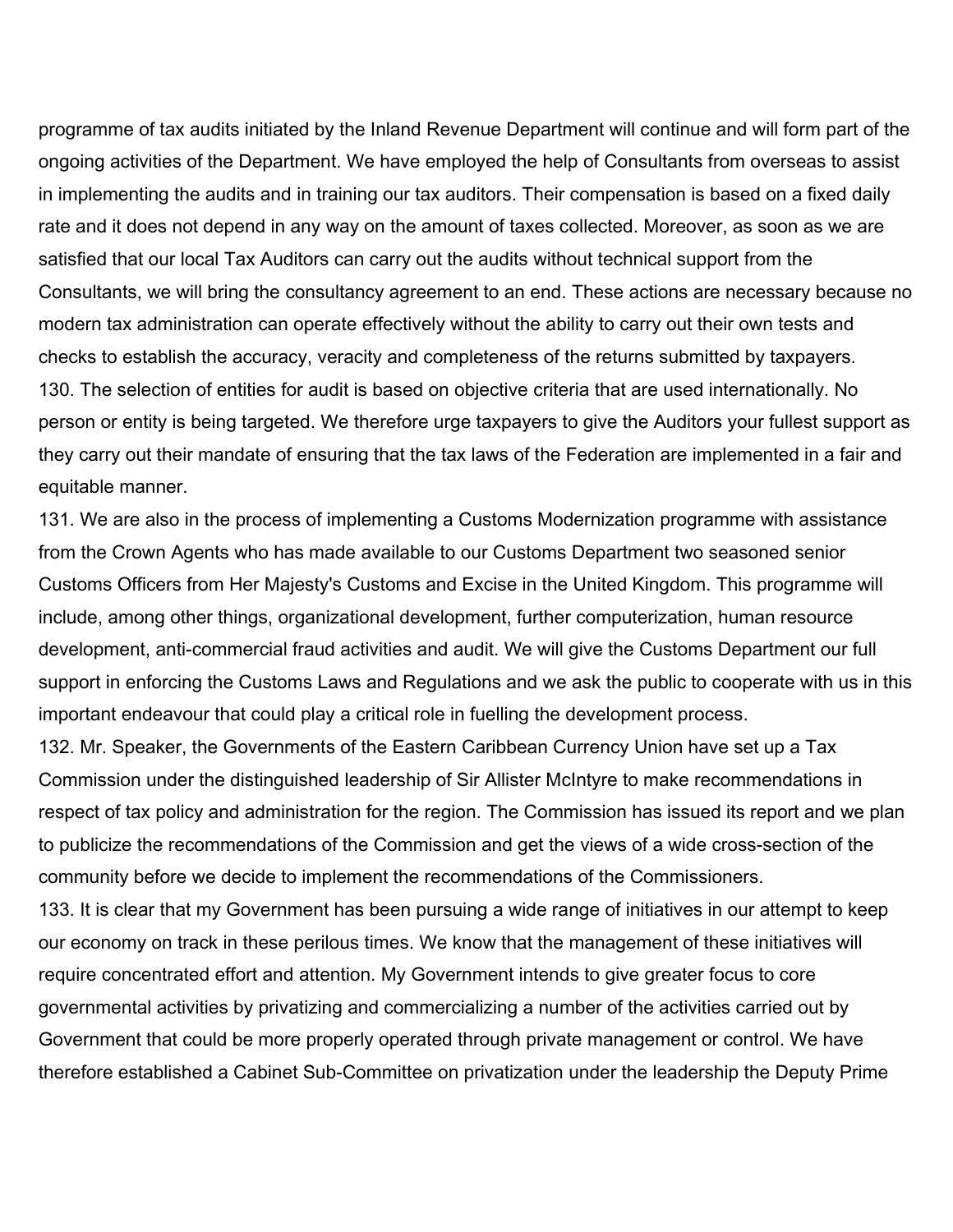Minister, the Honourable Sam Condor, and we expect to support the newly established Privatization Secretariat with technical assistance from the Caribbean Development Bank. However, from the standpoint of my Government, privatization is not about giving away the assets of the Government or selling the patrimony of our people. It is about rationalizing the processes of Government, generating additional resources for development and stimulating capital market activities. Moreover, the assets of the Government belong to the people of this country and any privatization plan we formulate must include provisions for meaningful public consultations.

134. Mr. Speaker, the only thing left for me to do in respect of this portion of my address is to enumerate the tax measures for 2004. You can rest assured, though, that this Government, which has an outstanding track record of protecting the poor and of showing great care and concern for all citizens and residents of this country, would only introduce tax measures as a last resort. I am, therefore, pleased to announce that this year's budget is a tax-free budget.

135. We are convinced that at this juncture in our development the tax laws in place could generate the resources necessary to enable us to meet our budgetary targets. Hence, our focus during 2004 will be increased efficiency and effectiveness in tax collections and widening the tax net by ensuring that more persons comply with the tax laws currently in place.

#### **CONCLUSION**

136. This year's budget is a creative but responsible prescription to the very difficult challenges that our country, and indeed the entire world, face at this time. We have sought to balance the urgent need for fiscal stabilization with the long-term growth and development imperative. We have demonstrated that although natural disasters and other exogenous shocks have left us with high levels of public debt, we are capable of servicing them and of taking concrete action to correct our fiscal imbalances. In particular, through improved effectiveness in revenue collections and tighter systems of expenditure management, we reduced the current deficit by 26% in 2002. We expect to reduce it further to near zero in 2003, and we are realistically targeting a current account surplus of \$15.5 million or 1.43% of GDP in 2004. In fact, unless we encounter some other major exogenous shock, we expect that we would be able to achieve an overall surplus by 2005. In other words, we expect to generate enough revenue to cover our current and capital expenditure and reduce the level of debt. We also expect that increased economic growth would help to push the Debt-to-GDP ratio downwards.

137. From the standpoint of growth and development, we have unfolded a range of public sector projects including the Golf Course at La Vallee, the Potato Bay Villa and Commercial Development Project, and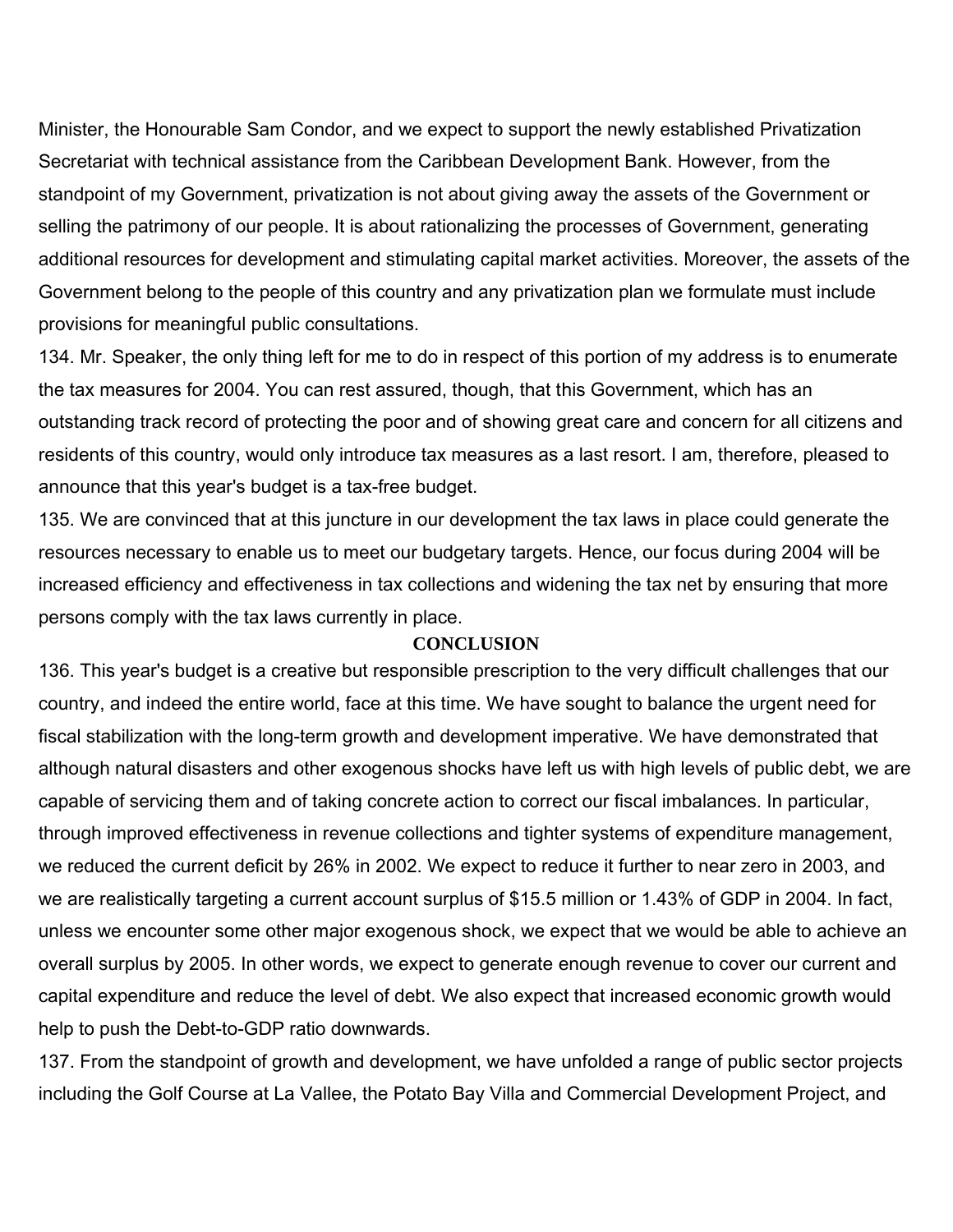the construction of the West Basseterre Bypass Road that we expect will generate substantial economic activity in St. Kitts & Nevis during the construction stage next year and during the operational stages for many years to come.

138. Of course, we remain committed to the view that ultimately development is about improving the quality of life of people. Any effective development strategy must touch people's lives in a positive way. Amartya Sen, a distinguished Nobel Laureate in Economics defines development as "the process of expanding the real freedoms that people enjoy." He goes on to argue that "sometimes the lack of freedom relates to economic poverty, which robs people of the freedom to satisfy hunger, or to achieve sufficient nutrition, or to obtain remedies for treatable illnesses, or the opportunity to be adequately clothed or sheltered, or to enjoy clean water or sanitary facilities." This year's budget seeks to expand the freedoms that people enjoy by providing the resources necessary to intensify the war that we have been waging against poverty and to address a range of social issues that impact negatively on the freedoms people enjoy.

139. Our continuing strong commitment to poverty alleviation and social development is manifested in the substantial level of resources that we have allocated to a range of social sector initiatives including the reconstruction of the Pogson Hospital; the provision of additional home-care officers to address the needs of our elderly; the construction of a number of community centres and sporting facilities, including the massive Warner Park Development Project, throughout the Federation; the establishment of a Legal Aid Clinic to guarantee adequate representation for the poor and underprivileged; and the implementation of the National Human Development Agenda to give strategic focus to our social development and poverty alleviation initiatives.

140. Development also entails the freedom of the citizens of our country to go about their business day by day without the fear of suffering injury or loss through the reckless or devious acts of criminals. This year's budget seeks to strengthen the ability of the police to address crime by allocating more resources to the construction of Police Stations; the procurement of modern equipment including computerized investigative and case management systems, radio equipment and fingerprinting equipment; the training of Police Officers; the operation of a Canine Unit; and the strengthening of the Joint Forces Patrol between the Police and the Army in Basseterre, Frigate Bay and the rural areas. Mr. Speaker, the Youths at Risk Project, including the construction of the Co-ed Juvenile Rehabilitation Centre, is also expected to support the work of the Police by allowing the early identification of young people at risk of becoming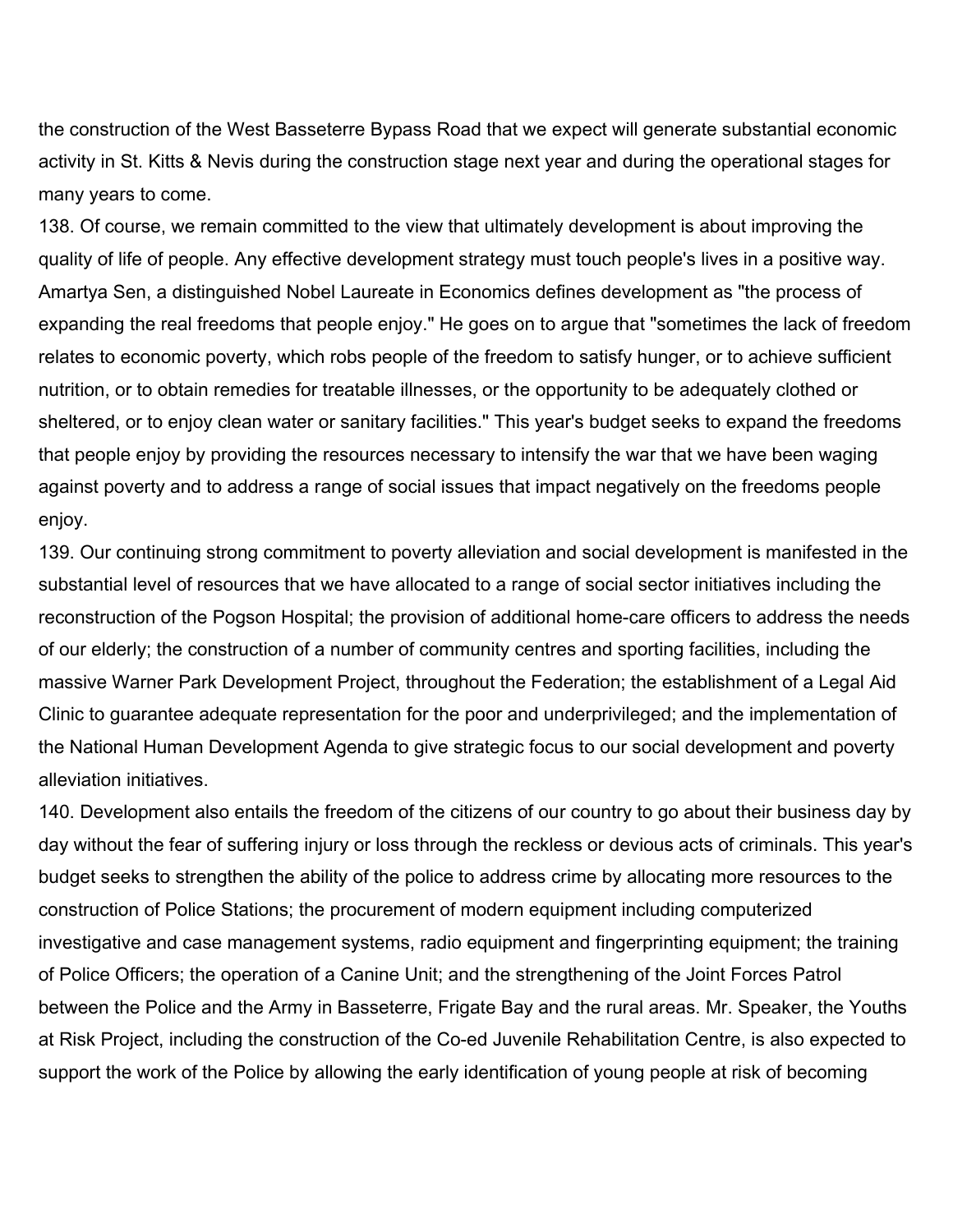hardened criminals and providing assistance and counseling aimed making them responsible members of our community.

141. During the course of next year we will pay particular attention to the overall structure and operations of the Force. In this regard, we have engaged the services of Mr. Orville Durant, a former Commissioner of Police of Barbados and currently a practicing barrister, to carry out the necessary study and evaluation with a view to making appropriate recommendations for the consideration of Government. We believe, though, that the Criminal Investigation Department (CID) requires even more urgent attention. We therefore commissioned a study by the British Police Expert, Mr. Colin Warburton, to identify any managerial or operational deficiencies in the Department, with a view to advising on their urgent correction. Of course, the fight against crime must be multi-disciplinary and must involve a broad crosssection of the community. We are hoping to achieve this through the establishment of the National Crime Commission which is expected to bring together the State, the Police and various NGO's to launch a major offensive against crime. Again we emphasize that law and order remains the first order of business of this Government.

142. But development goes beyond economic and social issues. It also relates to the strengthening of the legal and political institutions, systems and procedures that protect our people from fair and unjust treatment, guarantee their right and freedom to participate in political, economic and social decisions that affect them, and ensure that they can go about the business of earning wages, profits and other income free of any unnecessary impediments. The consultations with the Social Partners and the Economic Partners in respect of this year's Budget presentation testifies to Government's strong commitment to ensuring that our people are given adequate opportunities to influence Government policy. In this regard, during the first quarter of next year, we also intend to introduce new legislation relating to financial administration and procurement procedures that would take transparency in the public sector of this country to a new level.

143. However, in the final analysis, it is not the institutions, systems and regulations that will guarantee us a free, peaceful and orderly society. It is how our people relate to each other, and the extent to which people respect the rights and concerns of others. Employees have the right to demand a fair pay but employers have the right to expect a full day's work for a full day's pay. Businesses have the right to make a reasonable profit from the goods and services that they sell. In fact, profit is the engine that keeps an economy in motion. But consumers also have the right to expect value for their money. In general, we